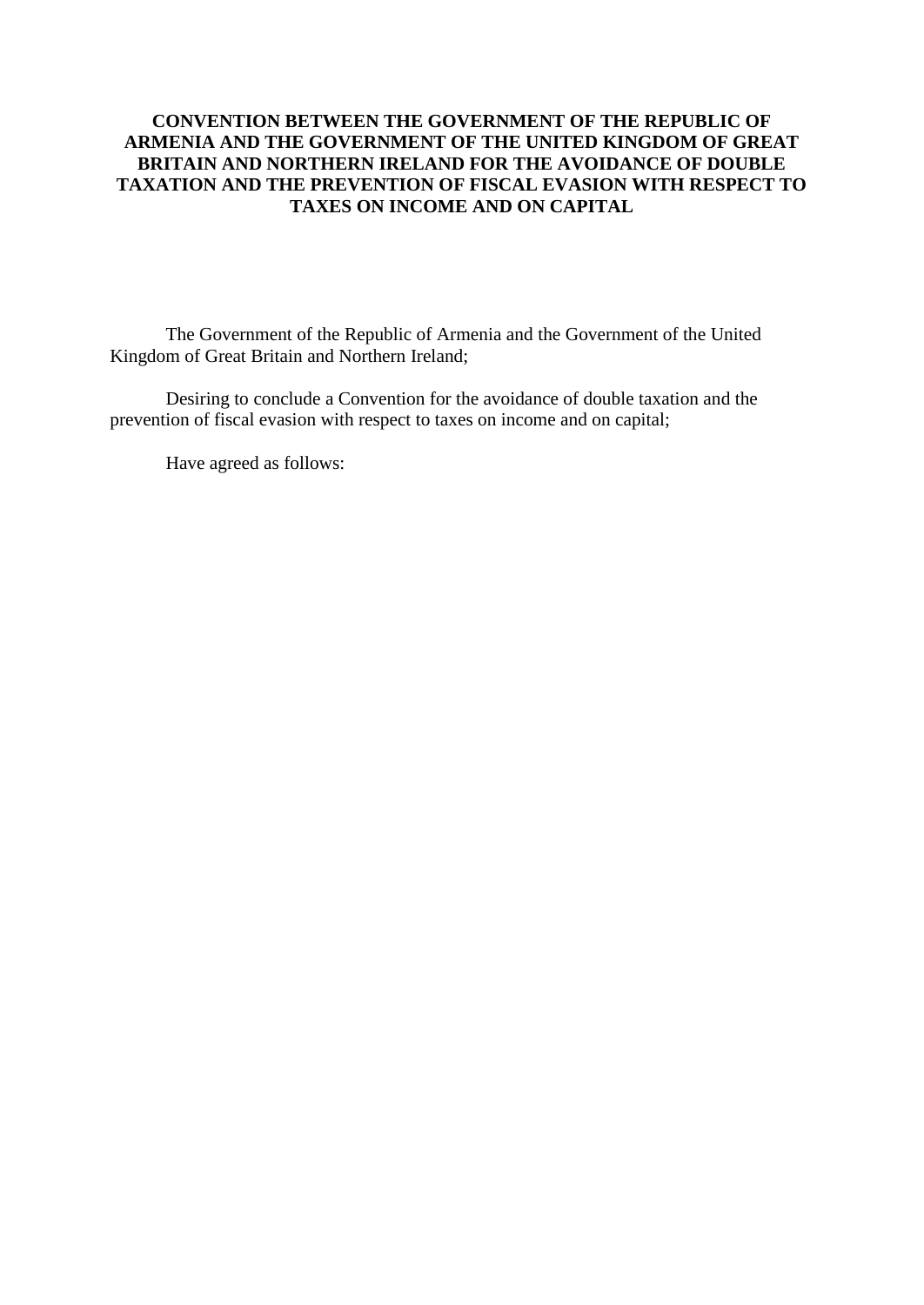#### **Persons covered**

This Convention shall apply to persons who are residents of one or both of the Contracting States.

### **ARTICLE 2**

#### **Taxes covered**

1. This Convention shall apply to taxes on income and on capital imposed on behalf of a Contracting State or of its political subdivisions or local authorities, irrespective of the manner in which they are levied.

2. There shall be regarded as taxes on income and on capital all taxes imposed on total income, on total capital, or on elements of income or of capital, including taxes on gains from the alienation of movable or immovable property.

- 3. The existing taxes to which the Convention shall apply are in particular:
- a) in Armenia
	- (i) the profit tax;
	- (ii) the income tax;
	- (iii) the property tax;

(hereinafter referred to as "Armenian tax");

- b) in the United Kingdom:
	- (i) the income tax;
	- (ii) the corporation tax;
	- (iii) the capital gains tax;

(hereinafter referred to as "United Kingdom tax").

4. The Convention shall apply also to any identical or substantially similar taxes that are imposed after the date of signature of the Convention in addition to, or in place of, the existing taxes. The competent authorities of the Contracting States shall notify each other of any significant changes that have been made in their taxation laws.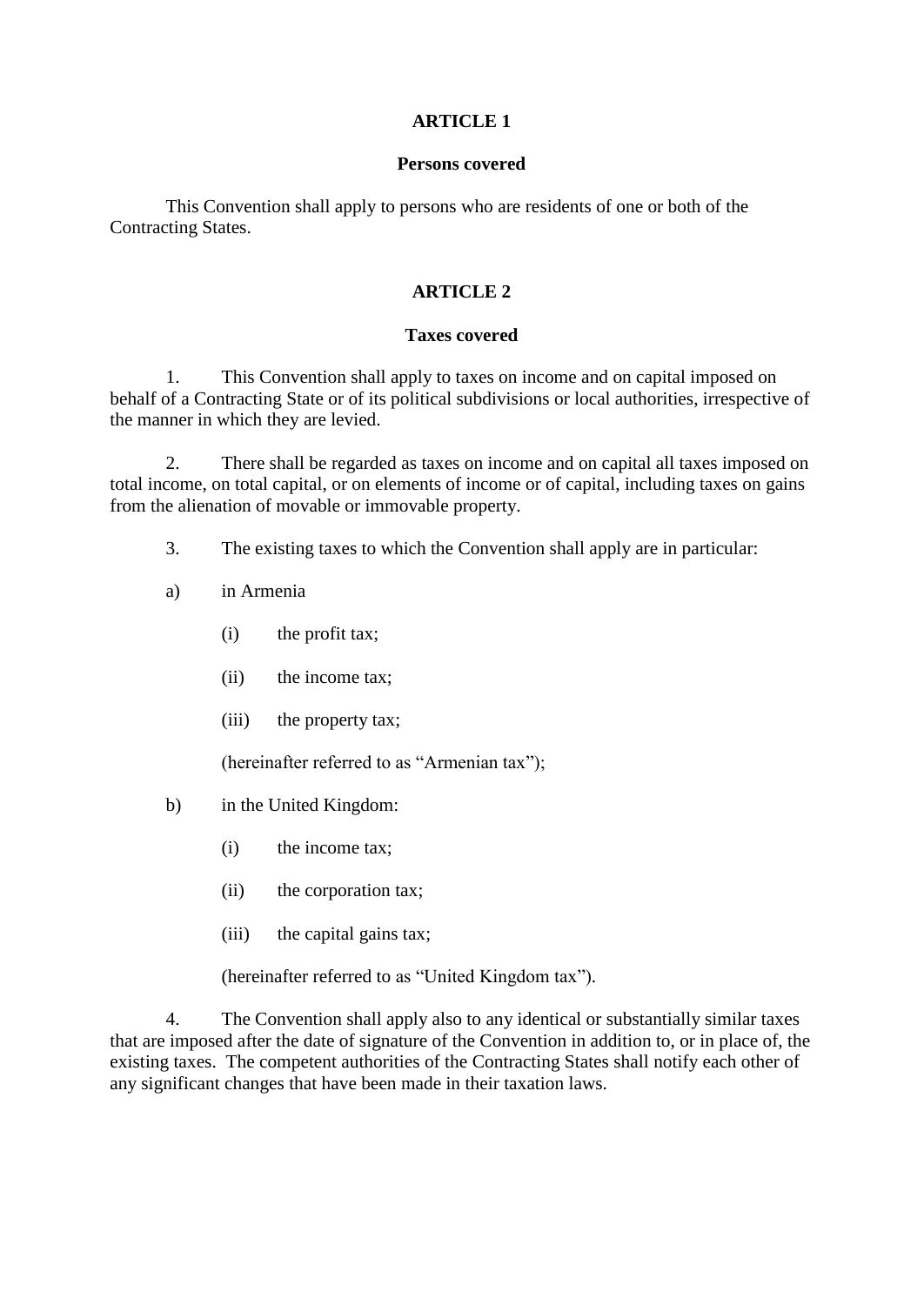### **General definitions**

- 1. For the purposes of this Convention, unless the context otherwise requires:
- a) the term "Armenia" means the Republic of Armenia and, when used in the geographical sense, means the territory, including land, waters, subsoil and air space over which the Republic of Armenia exercises its sovereign rights and jurisdiction according to national legislation and international law
- b) the term "United Kingdom" means Great Britain and Northern Ireland, including any area outside the territorial sea of the United Kingdom designated under its laws concerning the Continental Shelf and in accordance with international law as an area within which the rights of the United Kingdom with respect to the sea bed and subsoil and their natural resources may be exercised;
- c) the terms "a Contracting State" and "the other Contracting State" mean Armenia or the United Kingdom, as the context requires;
- d) the term "person" includes an individual, a company and any other body of persons;
- e) the term "company" means any body corporate or any entity that is treated as a body corporate for tax purposes;
- f) the term "enterprise" applies to the carrying on of any business;
- g) the terms "enterprise of a Contracting State" and "enterprise of the other Contracting State" mean respectively an enterprise carried on by a resident of a Contracting State and an enterprise carried on by a resident of the other Contracting State;
- h) the term "international traffic" means any transport by a ship or aircraft operated by an enterprise of a Contracting State, except when the ship or aircraft is operated solely between places in the other Contracting State;
- i) the term "competent authority" means:
	- (i) in Armenia, the Minister of Finance and the Chairman of the State Revenue Committee or their authorised representatives;
	- (ii) in the United Kingdom, the Commissioners for Her Majesty's Revenue and Customs or their authorised representative;
- j) the term "national" means: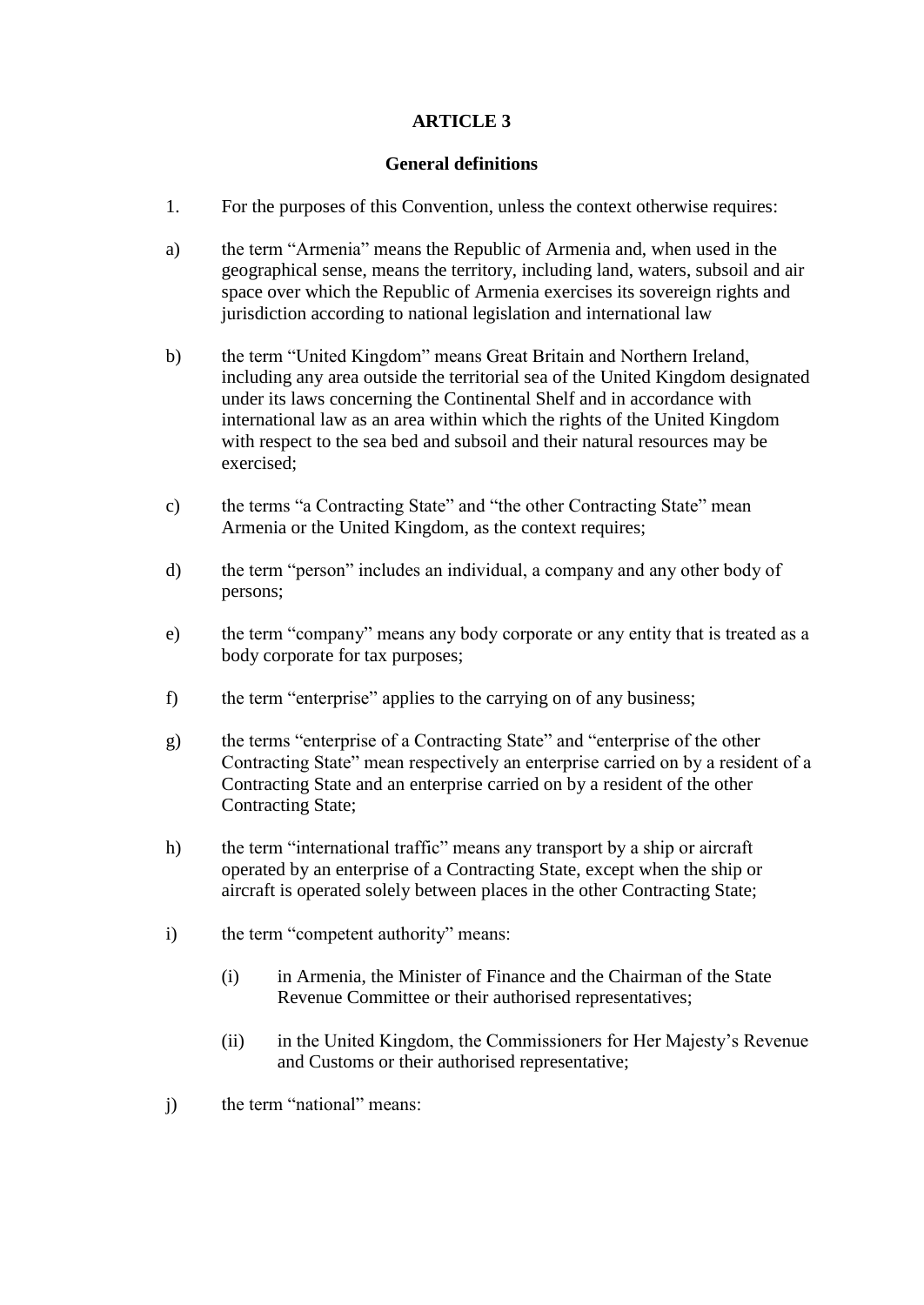- (i) in relation to Armenia, any individual who is a national of Armenia and any legal person, partnership or association deriving its status as such from the laws in force in Armenia;
- (ii) in relation to the United Kingdom, any British citizen, or any British subject not possessing the citizenship of any other Commonwealth country or territory, provided he has the right of abode in the United Kingdom; and any legal person, partnership, association or other entity deriving its status as such from the laws in force in the United Kingdom;
- k) the term "business" includes the performance of professional services and of other activities of an independent character;
- l) the term "pension scheme" means any scheme or other arrangement established in a Contracting State which:
	- (i) is generally exempt from income taxation in that State; and
	- (ii) operates principally to administer or provide pension or retirement benefits or to earn income for the benefit of one or more such arrangements.

2. As regards the application of the Convention at any time by a Contracting State, any term not defined therein shall, unless the context otherwise requires, have the meaning that it has at that time under the law of that State for the purposes of the taxes to which this Convention applies, any meaning under the applicable tax laws of that State prevailing over a meaning given to the term under other laws of that State.

# **ARTICLE 4**

#### **Resident**

1. For the purposes of this Convention, the term "resident of a Contracting State" means any person who, under the laws of that State, is liable to tax therein by reason of his domicile, residence, place of management, place of incorporation or any other criterion of a similar nature, and also includes that State and any political subdivision or local authority thereof. This term, however, does not include any person who is liable to tax in that State in respect only of income or capital gains from sources in that State or capital situated therein.

2. Where by reason of the provisions of paragraph 1 an individual is a resident of both Contracting States, then his status shall be determined as follows:

a) he shall be deemed to be a resident only of the State in which he has a permanent home available to him; if he has a permanent home available to him in both States, he shall be deemed to be a resident only of the State with which his personal and economic relations are closer (centre of vital interests);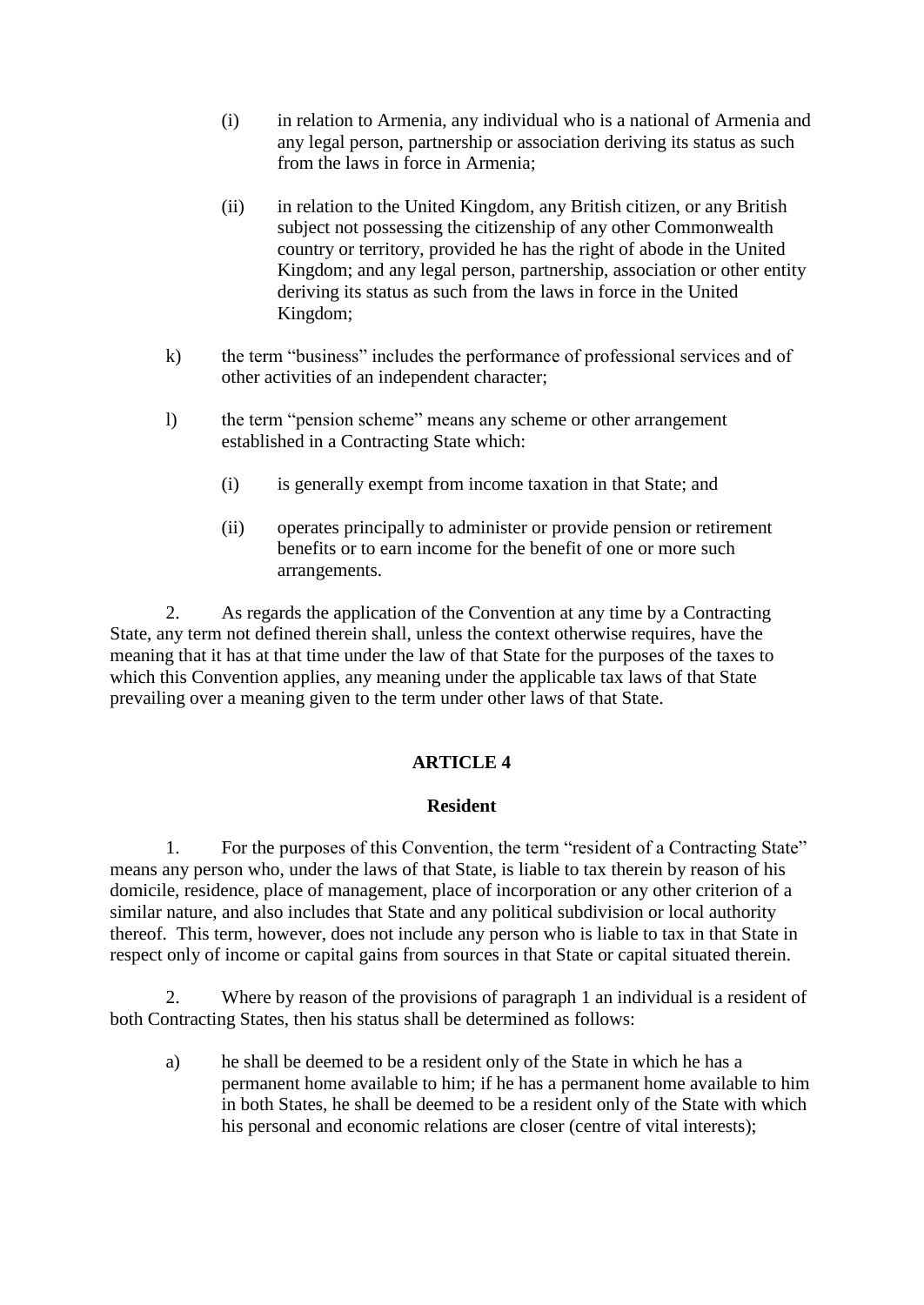- b) if the State in which he has his centre of vital interests cannot be determined, or if he does not have a permanent home available to him in either State, he shall be deemed to be a resident only of the State in which he has an habitual abode;
- c) if he has an habitual abode in both States or in neither of them, he shall be deemed to be a resident only of the State of which he is a national;
- d) if he is a national of both States or of neither of them, the competent authorities of the Contracting States shall settle the question by mutual agreement.

3. Where by reason of the provisions of paragraph 1 a person other than an individual is a resident of both Contracting States, then the competent authorities of the Contracting States shall endeavour to determine by mutual agreement the Contracting State of which that person shall be deemed to be a resident for the purposes of this Convention. In the absence of a mutual agreement by the competent authorities of the Contracting States, the person shall not be considered a resident of either Contracting State for the purposes of claiming any benefits provided by the Convention, except those provided by Articles 23, 25 and 26.

# **ARTICLE 5**

### **Permanent establishment**

1. For the purposes of this Convention, the term "permanent establishment" means a fixed place of business through which the business of an enterprise is wholly or partly carried on.

- 2. The term "permanent establishment" includes especially:
- a) a place of management;
- b) a branch;
- c) an office;
- d) a factory;
- e) a workshop; and
- f) a mine, an oil or gas well, a quarry or any other place of extraction of natural resources.

3. A building site or construction or installation project constitutes a permanent establishment only if it lasts more than nine months.

4. Notwithstanding the preceding provisions of this Article, the term "permanent establishment" shall be deemed not to include: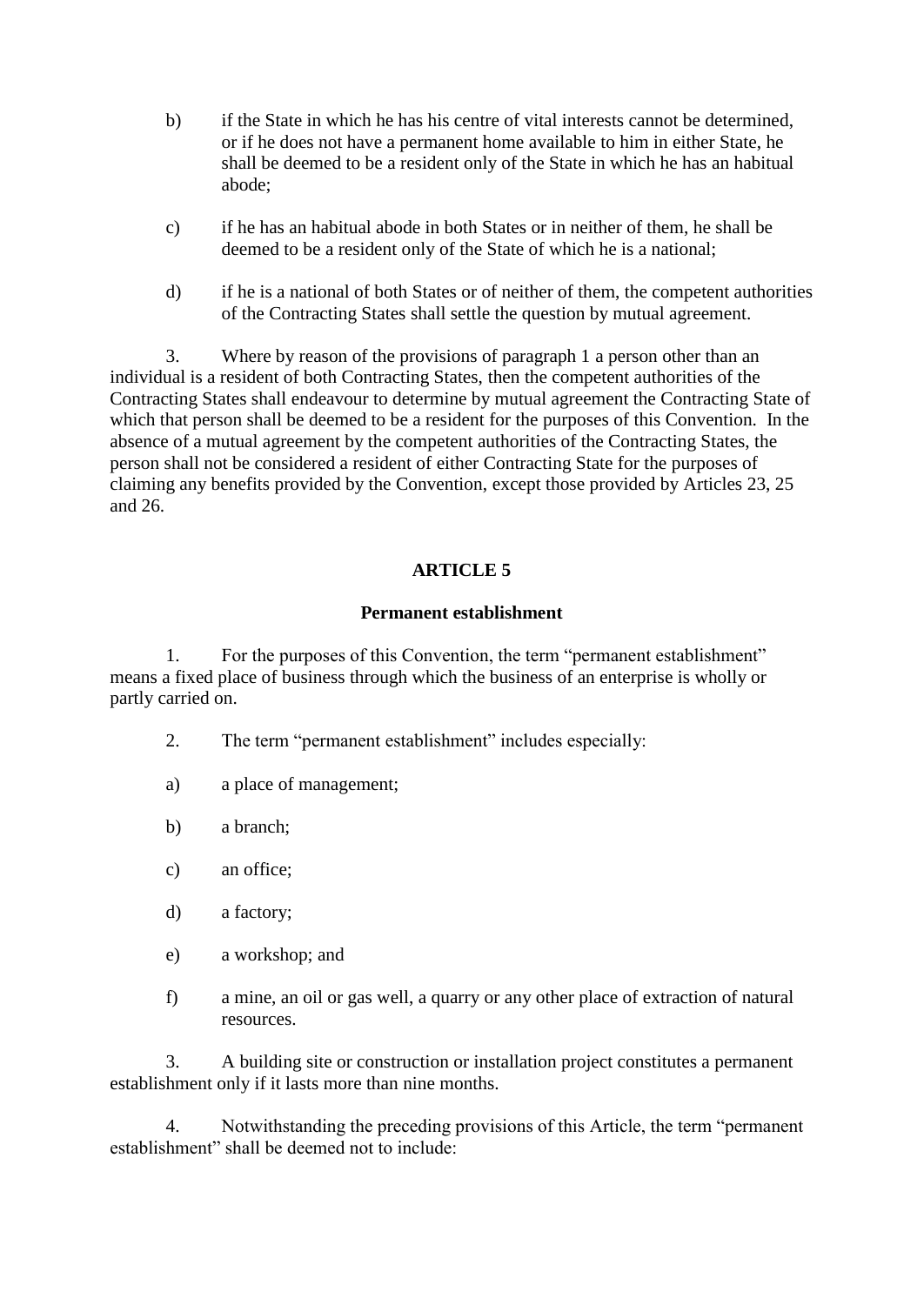- a) the use of facilities solely for the purpose of storage, display or delivery of goods or merchandise belonging to the enterprise;
- b) the maintenance of a stock of goods or merchandise belonging to the enterprise solely for the purpose of storage, display or delivery;
- c) the maintenance of a stock of goods or merchandise belonging to the enterprise solely for the purpose of processing by another enterprise;
- d) the maintenance of a fixed place of business solely for the purpose of purchasing goods or merchandise, or of collecting information, for the enterprise;
- e) the maintenance of a fixed place of business solely for the purpose of carrying on, for the enterprise, any other activity of a preparatory or auxiliary character;
- f) the maintenance of a fixed place of business solely for any combination of activities mentioned in sub-paragraphs a) to e), provided that the overall activity of the fixed place of business resulting from this combination is of a preparatory or auxiliary character.

5. Notwithstanding the provisions of paragraphs 1 and 2, where a person - other than an agent of an independent status to whom paragraph 6 applies - is acting on behalf of an enterprise and has, and habitually exercises, in a Contracting State an authority to conclude contracts on behalf of the enterprise, that enterprise shall be deemed to have a permanent establishment in that State in respect of any activities which that person undertakes for the enterprise, unless the activities of such person are limited to those mentioned in paragraph 4 which, if exercised through a fixed place of business, would not make this fixed place of business a permanent establishment under the provisions of that paragraph.

6. An enterprise shall not be deemed to have a permanent establishment in a Contracting State merely because it carries on business in that State through a broker, general commission agent or any other agent of an independent status, provided that such persons are acting in the ordinary course of their business.

7. The fact that a company which is a resident of a Contracting State controls or is controlled by a company which is a resident of the other Contracting State, or which carries on business in that other State (whether through a permanent establishment or otherwise), shall not of itself constitute either company a permanent establishment of the other.

### **ARTICLE 6**

#### **Income from immovable property**

1. Income derived by a resident of a Contracting State from immovable property (including income from agriculture or forestry) situated in the other Contracting State may be taxed in that other State.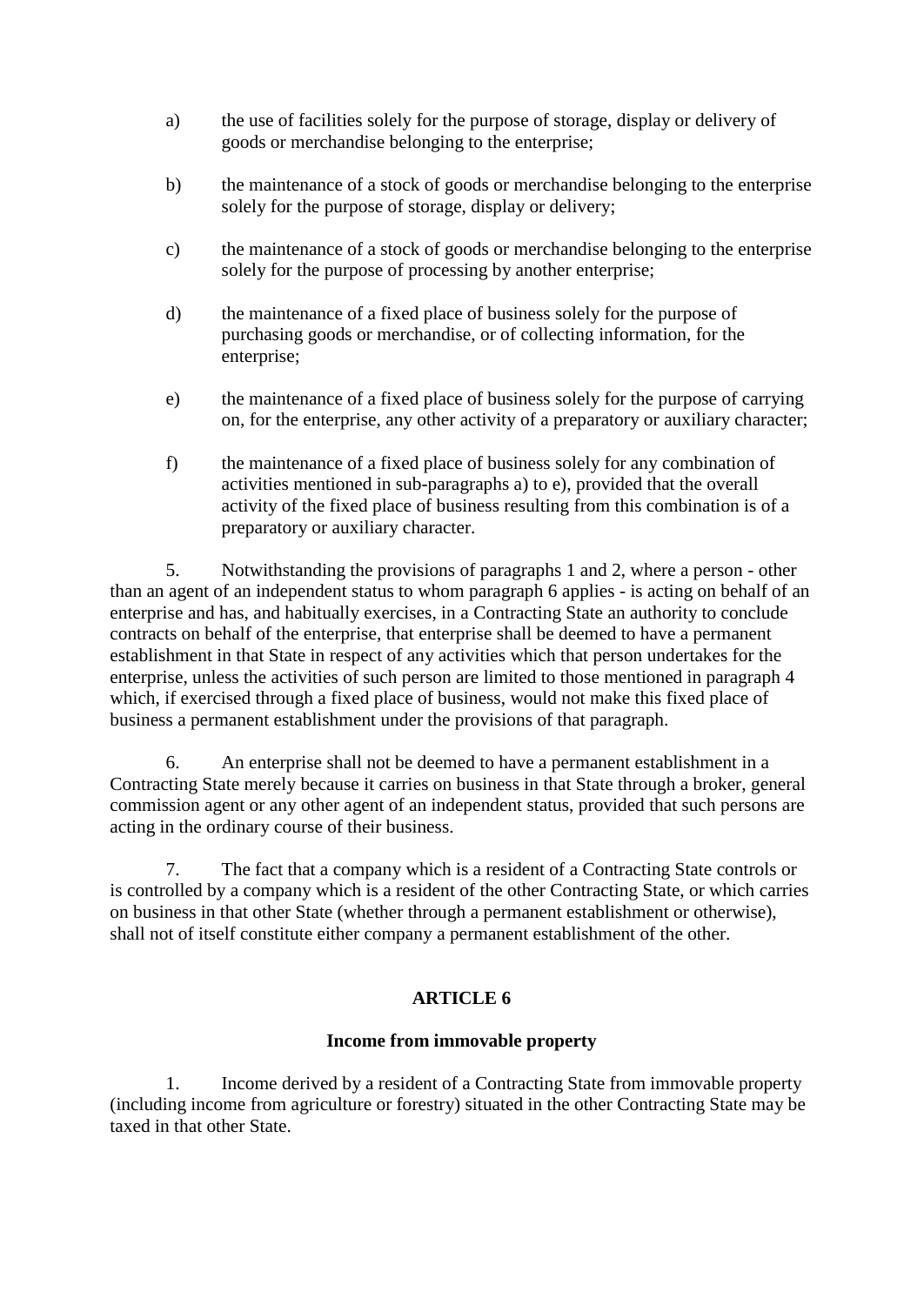2. The term "immovable property" shall have the meaning which it has under the law of the Contracting State in which the property in question is situated. The term shall in any case include property accessory to immovable property, livestock and equipment used in agriculture and forestry, rights to which the provisions of general law respecting landed property apply, usufruct of immovable property and rights to variable or fixed payments as consideration for the working of, or the right to work, mineral deposits, sources and other natural resources; ships, aircraft and road vehicles shall not be regarded as immovable property.

3. The provisions of paragraph 1 shall apply to income derived from the direct use, letting, or use in any other form of immovable property.

4. The provisions of paragraphs 1 and 3 shall also apply to the income from immovable property of an enterprise.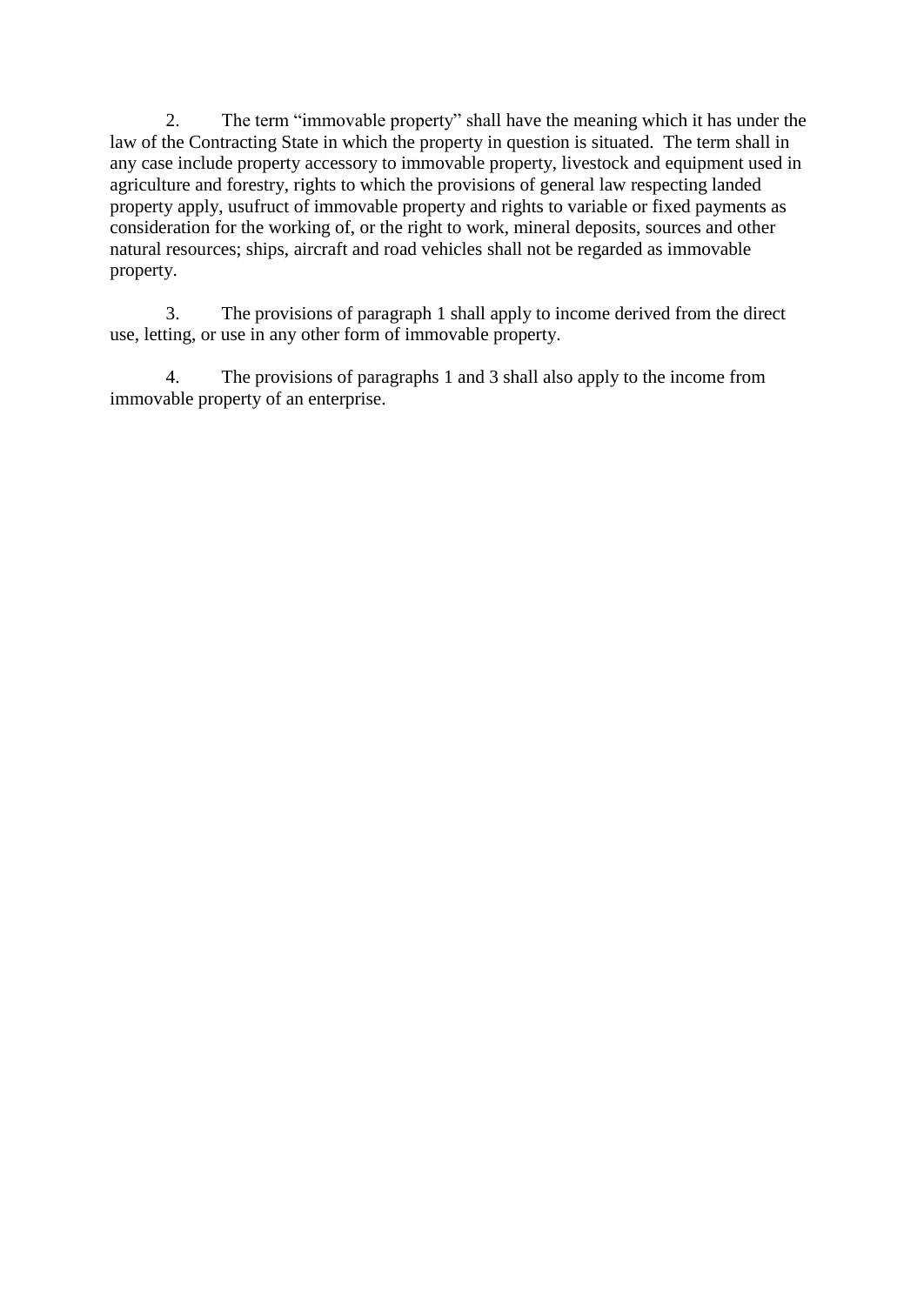### **Business profits**

1. The profits of an enterprise of a Contracting State shall be taxable only in that State unless the enterprise carries on business in the other Contracting State through a permanent establishment situated therein. If the enterprise carries on business as aforesaid, the profits of the enterprise may be taxed in the other State but only so much of them as is attributable to that permanent establishment.

2. Subject to the provisions of paragraph 3, where an enterprise of a Contracting State carries on business in the other Contracting State through a permanent establishment situated therein, there shall in each Contracting State be attributed to that permanent establishment the profits which it might be expected to make if it were a distinct and separate enterprise engaged in the same or similar activities under the same or similar conditions and dealing wholly independently with the enterprise of which it is a permanent establishment.

3. In determining the profits of a permanent establishment, there shall be allowed as deductions expenses which are incurred for the purposes of the permanent establishment, including executive and general administrative expenses so incurred, whether in the State in which the permanent establishment is situated or elsewhere.

4. Insofar as it has been customary in a Contracting State to determine the profits to be attributed to a permanent establishment on the basis of an apportionment of the total profits of the enterprise to its various parts, nothing in paragraph 2 shall preclude that Contracting State from determining the profits to be taxed by such an apportionment as may be customary; the method of apportionment adopted shall, however, be such that the result shall be in accordance with the principles contained in this Article.

5. No profits shall be attributed to a permanent establishment by reason of the mere purchase by that permanent establishment of goods or merchandise for the enterprise.

6. For the purposes of the preceding paragraphs, the profits to be attributed to the permanent establishment shall be determined by the same method year by year unless there is good and sufficient reason to the contrary.

7. Where profits include items of income or capital gains which are dealt with separately in other Articles of this Convention, then the provisions of those Articles shall not be affected by the provisions of this Article.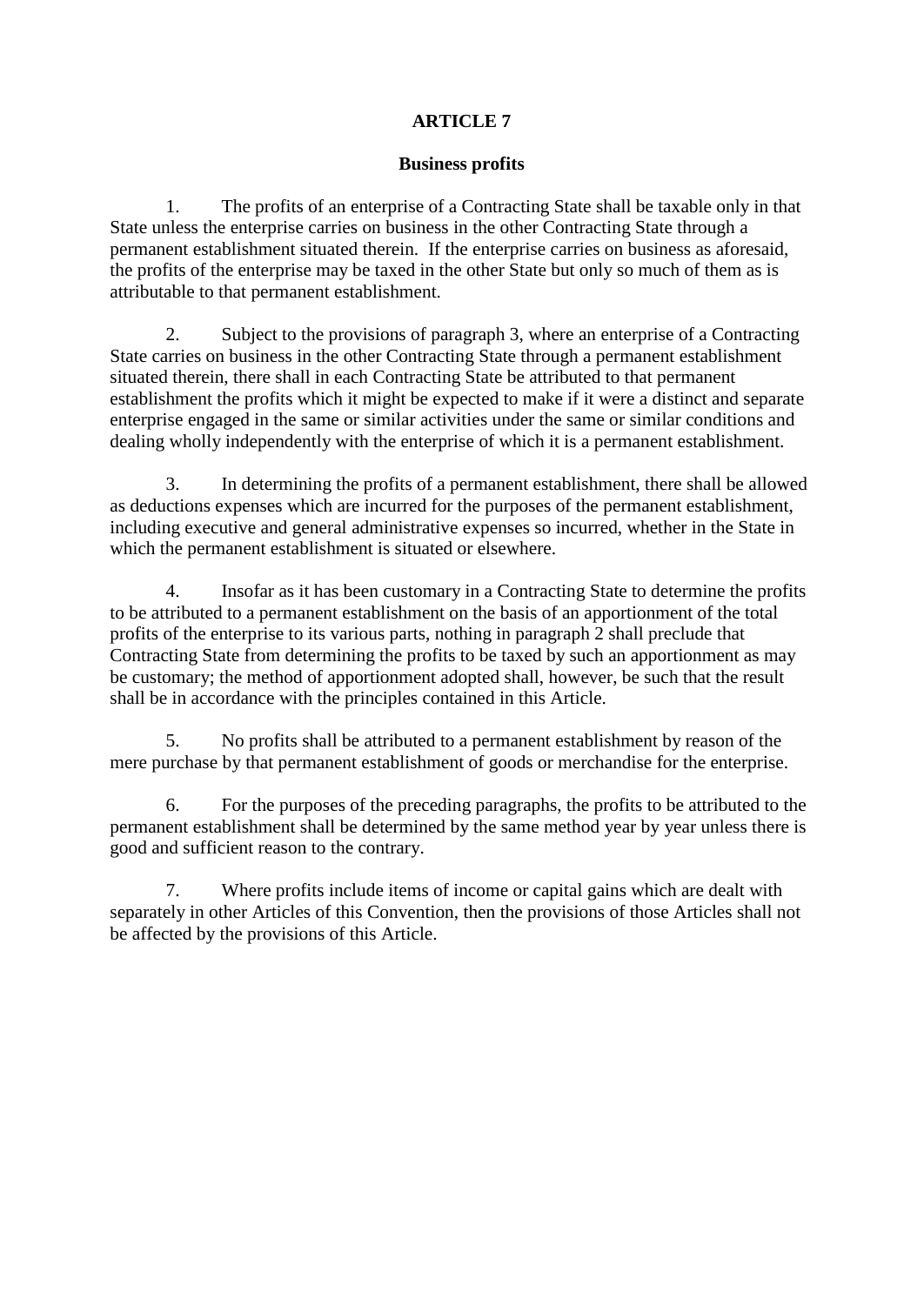### **Shipping and air transport**

1. Profits of an enterprise of a Contracting State from the operation of ships or aircraft in international traffic shall be taxable only in that State.

2. For the purposes of this Article, profits from the operation of ships or aircraft in international traffic include:

- a) profits from the rental on a bareboat basis of ships or aircraft; and
- b) profits from the use, maintenance or rental of containers (including trailers and related equipment for the transport of containers) used for the transport of goods or merchandise;

where such rental or such use, maintenance or rental, as the case may be, is incidental to the operation of ships or aircraft in international traffic.

3. The provisions of paragraph 1 shall also apply to profits from the participation in a pool, a joint business or an international operating agency.

# **ARTICLE 9**

### **Associated enterprises**

- 1. Where
- a) an enterprise of a Contracting State participates directly or indirectly in the management, control or capital of an enterprise of the other Contracting State, or
- b) the same persons participate directly or indirectly in the management, control or capital of an enterprise of a Contracting State and an enterprise of the other Contracting State,

and in either case conditions are made or imposed between the two enterprises in their commercial or financial relations which differ from those which would be made between independent enterprises, then any profits which would, but for those conditions, have accrued to one of the enterprises, but, by reason of those conditions, have not so accrued, may be included in the profits of that enterprise and taxed accordingly.

2. Where a Contracting State includes in the profits of an enterprise of that State – and taxes accordingly – profits on which an enterprise of the other Contracting State has been charged to tax in that other State and the profits so included are profits which would have accrued to the enterprise of the first-mentioned State if the conditions made between the two enterprises had been those which would have been made between independent enterprises, then that other State shall make an appropriate adjustment to the amount of the tax charged therein on those profits where that other State considers the adjustment justified.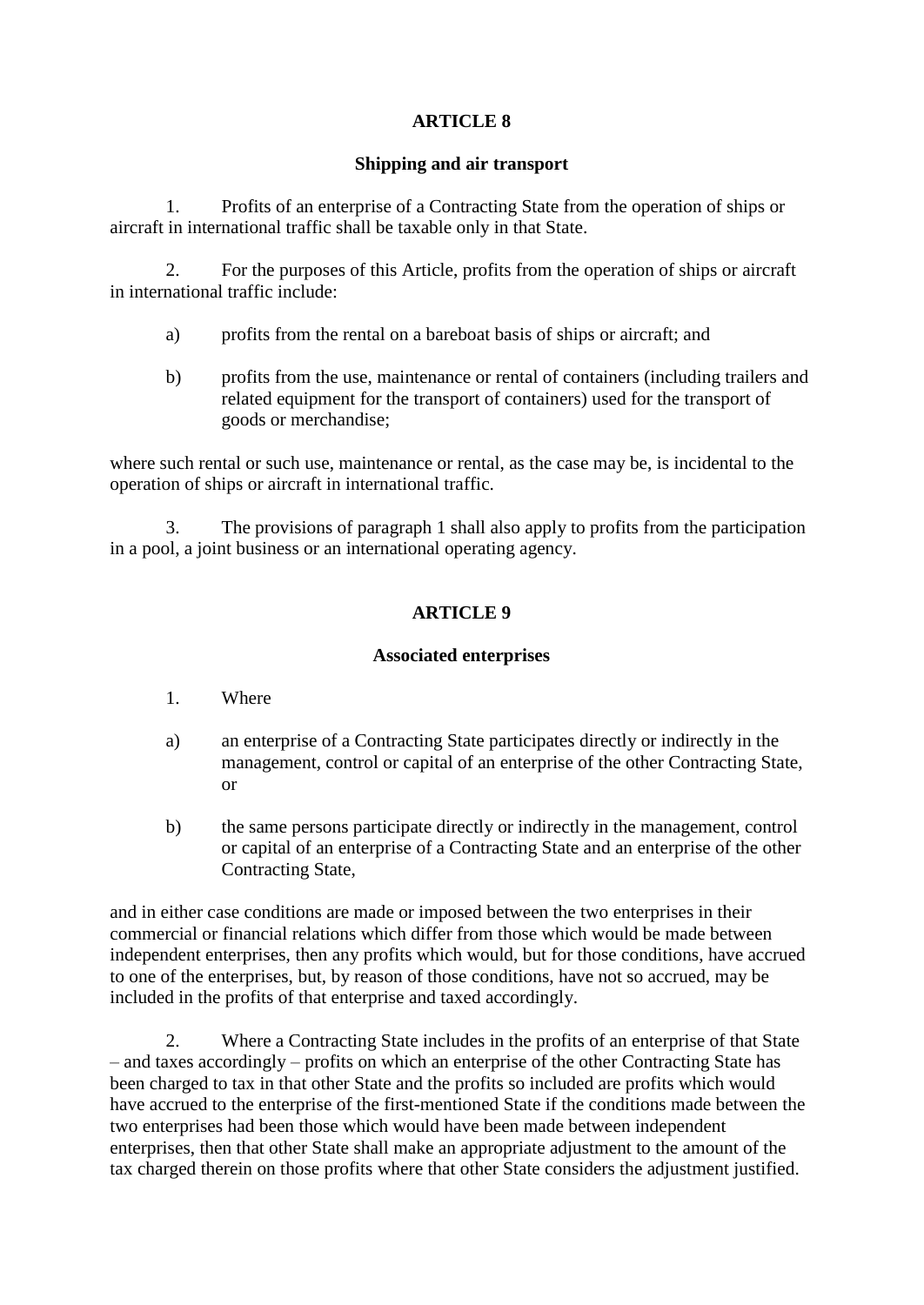In determining such adjustment, due regard shall be had to the other provisions of this Convention and the competent authorities of the Contracting States shall if necessary consult each other.

### **ARTICLE 10**

#### **Dividends**

1. Dividends paid by a company which is a resident of a Contracting State to a resident of the other Contracting State may be taxed in that other State.

- 2. However:
- a) such dividends shall be exempt from tax in the Contracting State of which the company paying the dividends is a resident if the beneficial owner of the dividends is a pension scheme;
- b) except as provided in sub-paragraph a), such dividends may also be taxed in the Contracting State of which the company paying the dividends is a resident and according to the laws of that State, but the tax so charged shall not exceed:
	- (i) 5 per cent of the gross amount of the dividends if the beneficial owner is a company which is a resident of the other Contracting State and holds, directly or indirectly, at least 25 per cent of the share capital of the company paying the dividends and has invested at least one million pounds sterling (or the equivalent amount in any other currency) in the share capital of the company paying the dividends at the date of payment of the dividends;
	- (ii) 15 per cent of the gross amount of the dividends where dividends are paid out of income (including gains) derived directly or indirectly from immovable property within the meaning of Article 6 by an investment vehicle which distributes most of this income annually and whose income from such immovable property is exempted from tax;
	- (iii) 10 per cent of the gross amount of the dividends in all other cases.

The provisions of this paragraph shall not affect the taxation of the company in respect of the profits out of which the dividends are paid.

3. The term "dividends" as used in this Article means income from shares, or other rights, not being debt-claims, participating in profits, as well as any other item which is subjected to the same taxation treatment as income from shares by the laws of the State of which the company making the distribution is a resident.

4. The provisions of paragraphs 1 and 2 shall not apply if the beneficial owner of the dividends, being a resident of a Contracting State, carries on business in the other Contracting State of which the company paying the dividends is a resident, through a permanent establishment situated therein, and the holding in respect of which the dividends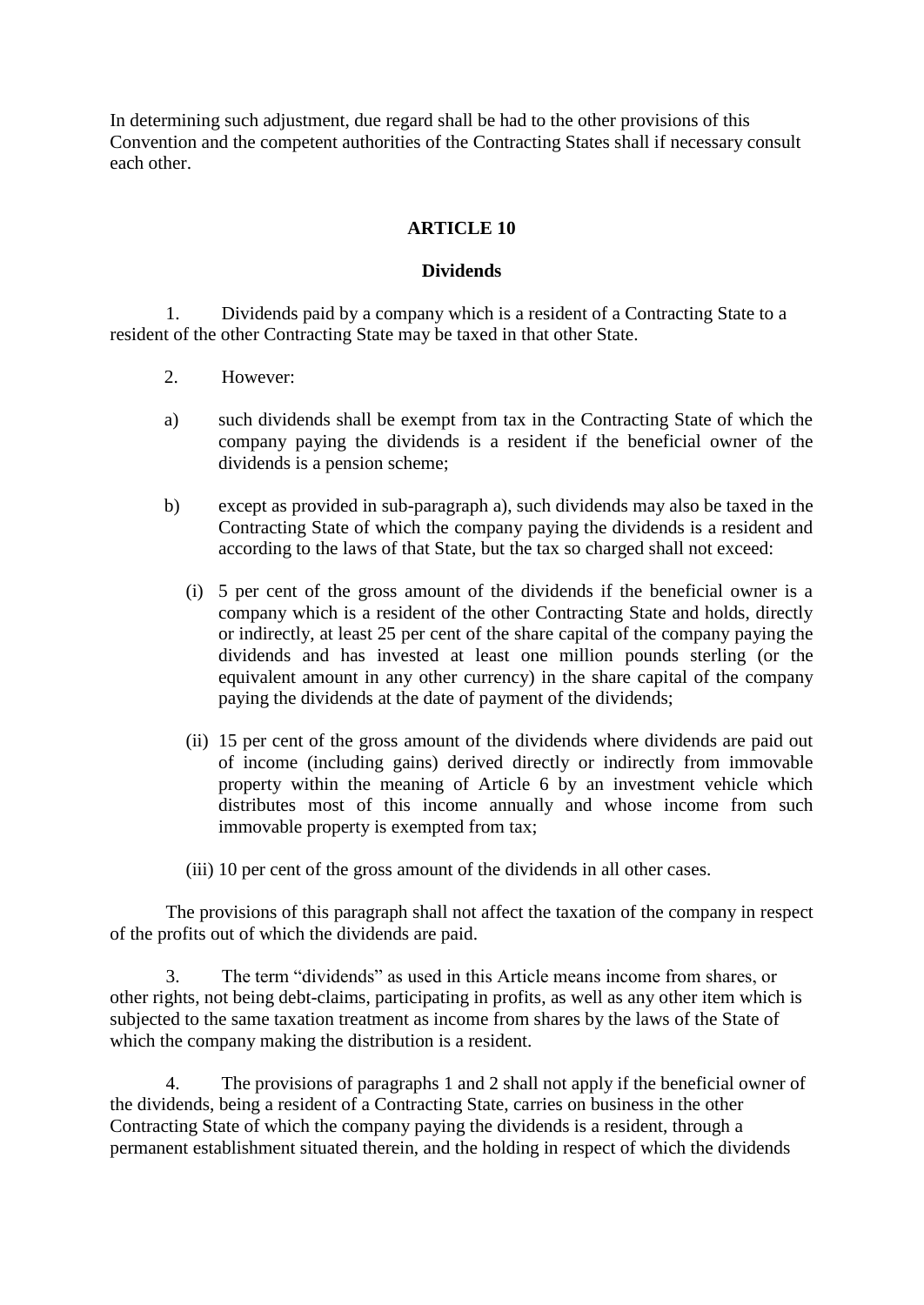are paid is effectively connected with such permanent establishment. In such case the provisions of Article 7 shall apply.

5. Where a company which is a resident of a Contracting State derives profits or income from the other Contracting State, that other State may not impose any tax on the dividends paid by the company, except insofar as such dividends are paid to a resident of that other State or insofar as the holding in respect of which the dividends are paid is effectively connected with a permanent establishment situated in that other State, nor subject the company's undistributed profits to a tax on undistributed profits, even if the dividends paid or the undistributed profits consist wholly or partly of profits or income arising in that other State.

6. No relief shall be available under this Article if it was the main purpose or one of the main purposes of any person concerned with the creation or assignment of the shares or other rights in respect of which the dividend is paid to take advantage of this Article by means of that creation or assignment.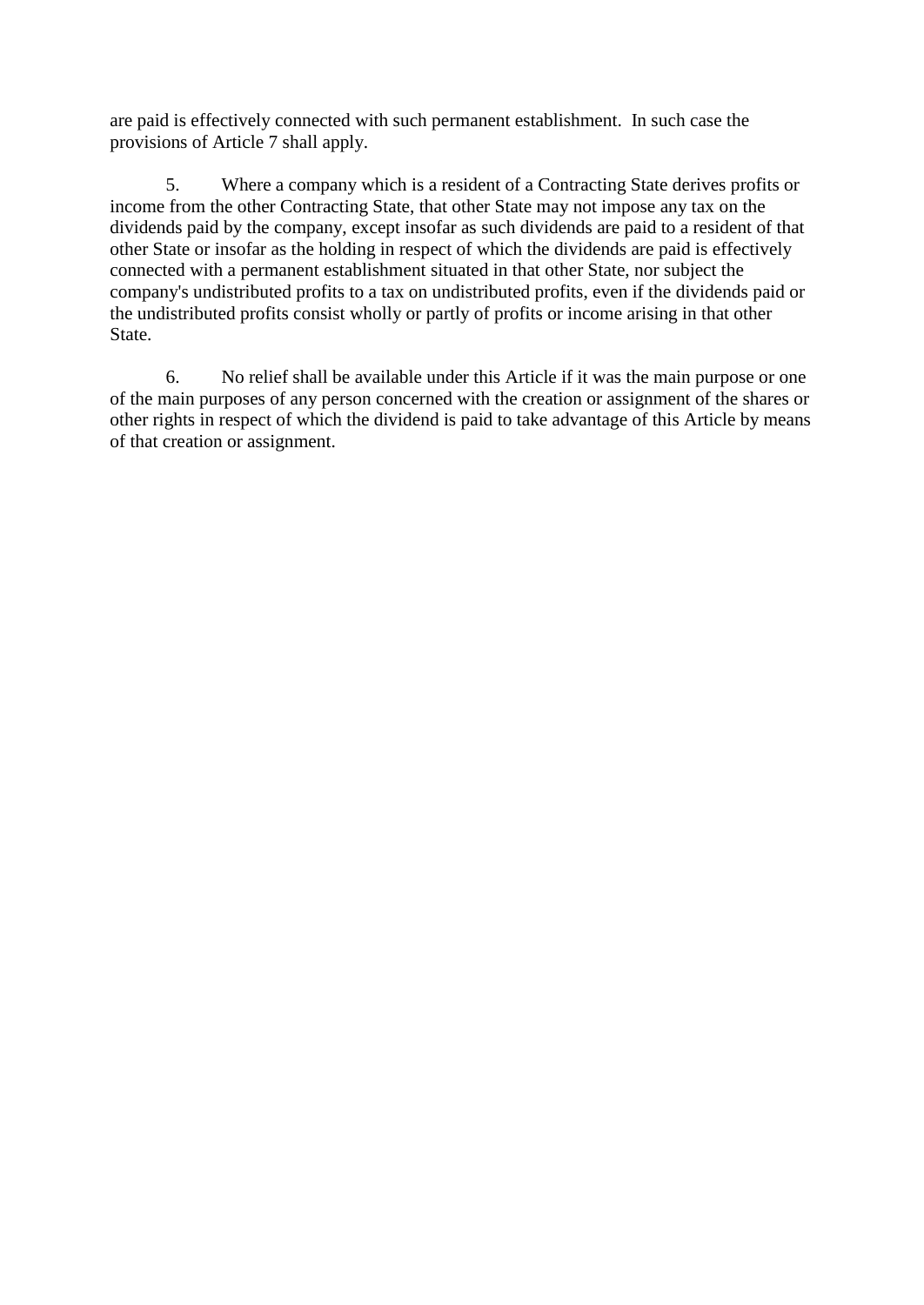### **Interest**

1. Interest arising in a Contracting State and paid to a resident of the other Contracting State may be taxed in that other State.

2. However, such interest may be taxed in the Contracting State in which it arises and according to the laws of that State, but if the beneficial owner of the interest is a resident of the other Contracting State, the tax so charged shall not exceed 5 per cent of the gross amount of the interest.

3. Notwithstanding the provisions of paragraph 2, interest arising in a Contracting State shall be taxable only in the other Contracting State if the interest is beneficially owned by the Government of that other Contracting State, a political subdivision or local authority thereof, or the central bank of that other Contracting State or any institution wholly owned by that Government.

4. The term "interest" as used in this Article means income from debt-claims of every kind, whether or not secured by mortgage and whether or not carrying a right to participate in the debtor's profits, and in particular, income from government securities and income from bonds or debentures. Penalty charges for late payment shall not be regarded as interest for the purpose of this Article. The term shall not include any item which is treated as a dividend under the provisions of Article 10.

5. The provisions of paragraphs 1 and 2 shall not apply if the beneficial owner of the interest, being a resident of a Contracting State, carries on business in the other Contracting State in which the interest arises, through a permanent establishment situated therein, and the debt-claim in respect of which the interest is paid is effectively connected with such permanent establishment. In such case the provisions of Article 7 shall apply.

6. Interest shall be deemed to arise in a Contracting State when the payer is a resident of that State. Where, however, the person paying the interest, whether he is a resident of a Contracting State or not, has in a Contracting State a permanent establishment in connection with which the indebtedness on which the interest is paid was incurred, and such interest is borne by such permanent establishment, then such interest shall be deemed to arise in the State in which the permanent establishment is situated.

7. Where, by reason of a special relationship between the payer and the beneficial owner or between both of them and some other person, the amount of the interest paid exceeds, for whatever reason, the amount which would have been agreed upon by the payer and the beneficial owner in the absence of such relationship, the provisions of this Article shall apply only to the last-mentioned amount. In such case, the excess part of the payments shall remain taxable according to the laws of each Contracting State, due regard being had to the other provisions of this Convention.

8. No relief shall be available under this Article if it was the main purpose or one of the main purposes of any person concerned with the creation or assignment of the debtclaim in respect of which the interest is paid to take advantage of this Article by means of that creation or assignment.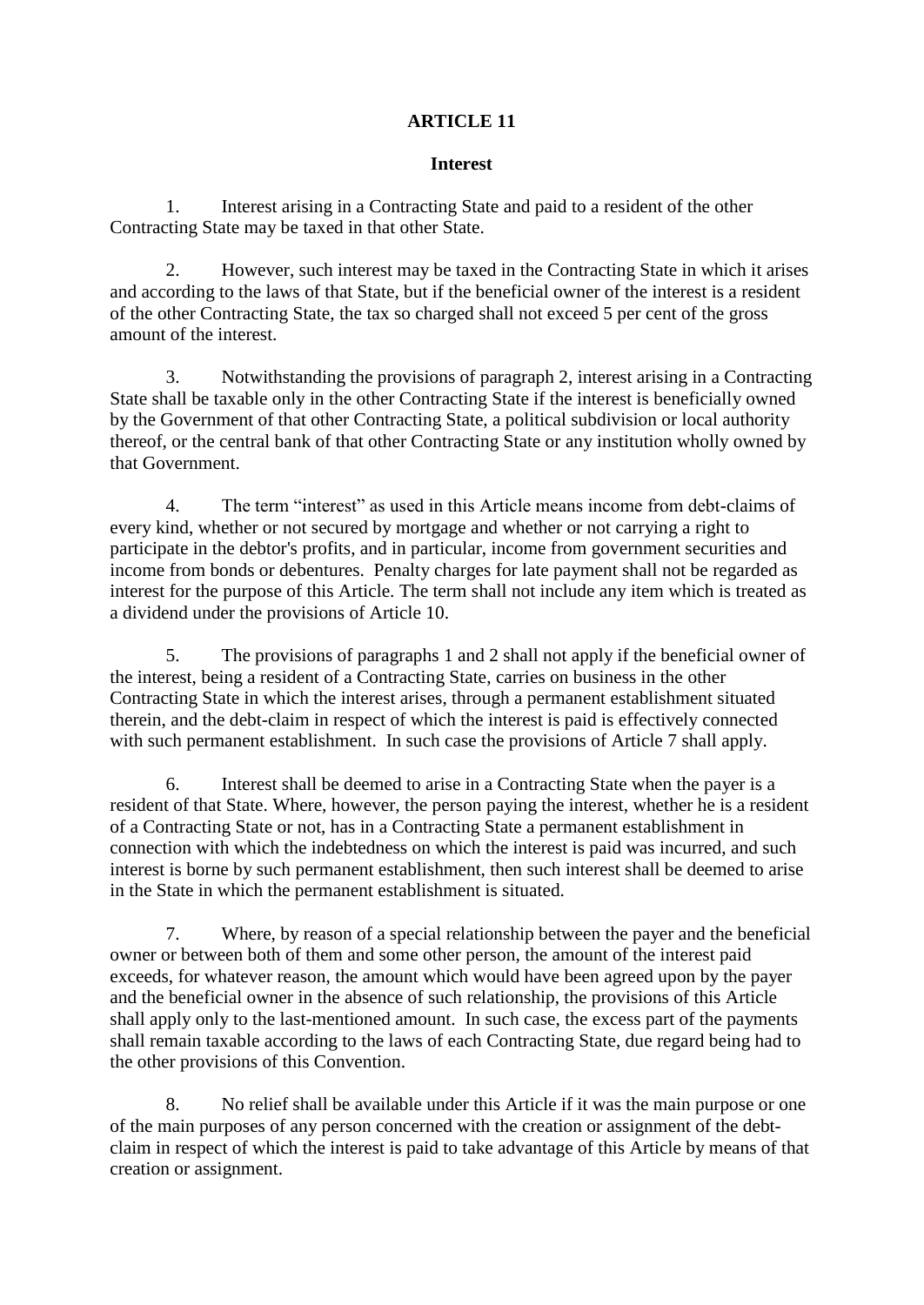### **Royalties**

1. Royalties arising in a Contracting State and paid to a resident of the other Contracting State may be taxed in that other State.

2. However, such royalties may also be taxed in the Contracting State in which they arise and according to the laws of that State, but if the recipient is the beneficial owner of the royalties, the tax so charged shall not exceed 5 per cent of the gross amount of the royalties.

3. The term "royalties" as used in this Article means payments of any kind received as a consideration for the use of, or the right to use, any copyright of literary, artistic or scientific work including cinematograph films, any patent, trade mark, design or model, plan, secret formula or process, or for information (know-how) concerning industrial, commercial or scientific experience.

4. The provisions of paragraphs 1 and 2 shall not apply if the beneficial owner of the royalties, being a resident of a Contracting State, carries on business in the other Contracting State in which the royalties arise through a permanent establishment situated therein and the right or property in respect of which the royalties are paid is effectively connected with such permanent establishment. In such case the provisions of Article 7 shall apply.

5. Royalties shall be deemed to arise in a Contracting State when the payer is a resident of that State. Where, however, the person paying the royalties, whether he is a resident of a Contracting State or not, has in a Contracting State a permanent establishment in connection with which the liability to pay the royalties was incurred, and such royalties are borne by such permanent establishment, then such royalties shall be deemed to arise in the Contracting State in which the permanent establishment is situated.

6. Where, by reason of a special relationship between the payer and the beneficial owner or between both of them and some other person, the amount of the royalties paid exceeds, for whatever reason, the amount which would have been agreed upon by the payer and the beneficial owner in the absence of such relationship, the provisions of this Article shall apply only to the last-mentioned amount. In such case, the excess part of the payments shall remain taxable according to the laws of each Contracting State, due regard being had to the other provisions of this Convention.

7. No relief shall be available under this Article if it was the main purpose or one of the main purposes of any person concerned with the creation or assignment of the rights in respect of which the royalties are paid to take advantage of this Article by means of that creation or assignment.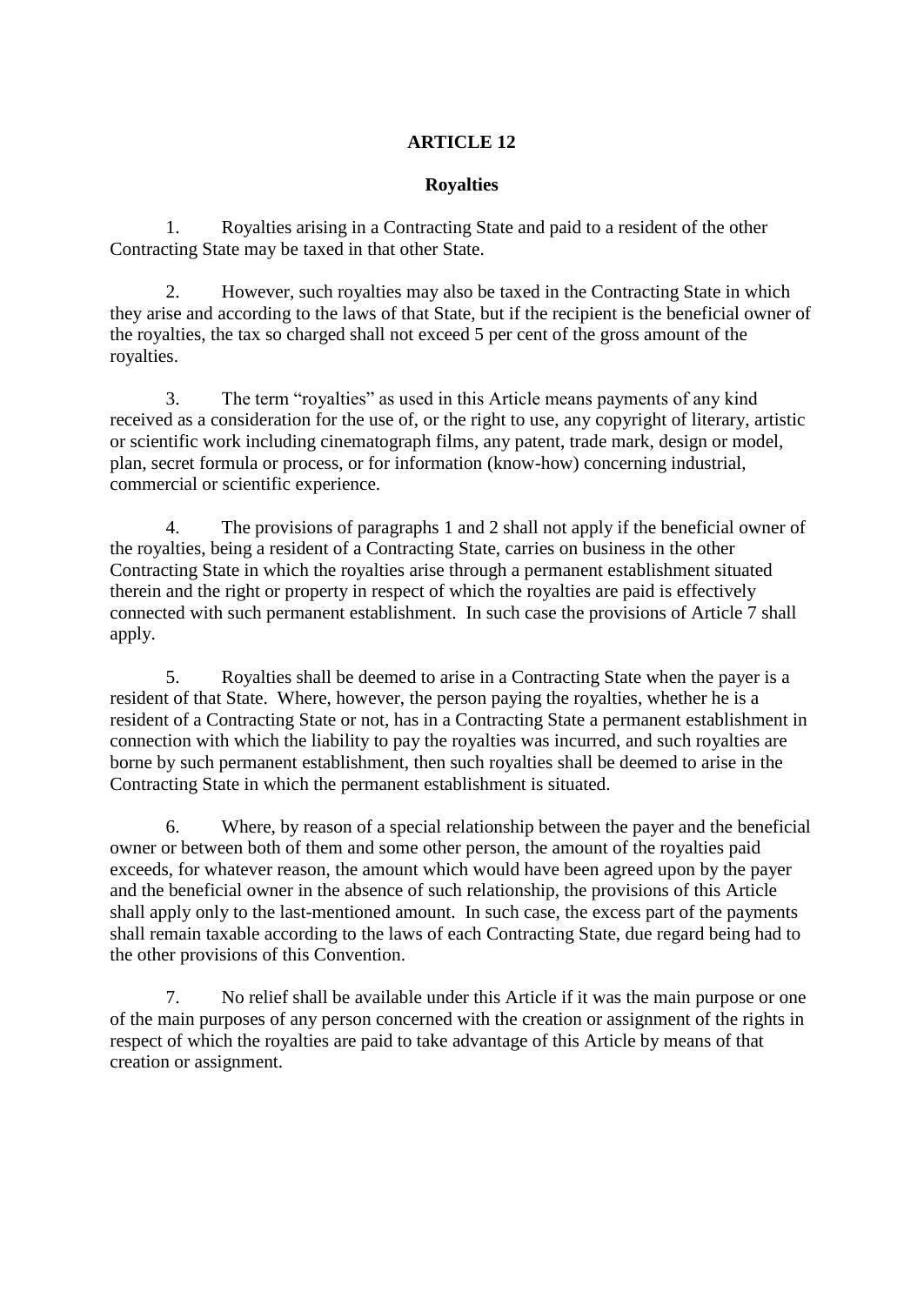### **Capital gains**

1. Gains derived by a resident of a Contracting State from the alienation of immovable property referred to in Article 6 and situated in the other Contracting State may be taxed in that other State.

2. Gains derived by a resident of a Contracting State from the alienation of shares, other than shares in which there is substantial and regular trading on a Stock Exchange, or comparable interests, deriving more than 50 per cent of their value directly or indirectly from immovable property situated in the other Contracting State may be taxed in that other State.

3. Gains from the alienation of movable property forming part of the business property of a permanent establishment which an enterprise of a Contracting State has in the other Contracting State, including such gains from the alienation of such a permanent establishment (alone or with the whole enterprise), may be taxed in that other State.

4. Gains derived by a resident of a Contracting State from the alienation of ships or aircraft operated in international traffic by an enterprise of that State or movable property pertaining to the operation of such ships or aircraft, shall be taxable only in that State.

5. Gains from the alienation of any property other than that referred to in paragraphs 1, 2, 3 and 4 shall be taxable only in the Contracting State of which the alienator is a resident.

# **ARTICLE 14**

### **Income from employment**

1. Subject to the provisions of Articles 15, 17, and 18, salaries, wages and other similar remuneration derived by a resident of a Contracting State in respect of an employment shall be taxable only in that State unless the employment is exercised in the other Contracting State. If the employment is so exercised, such remuneration as is derived therefrom may be taxed in that other State.

2. Notwithstanding the provisions of paragraph 1, remuneration derived by a resident of a Contracting State in respect of an employment exercised in the other Contracting State shall be taxable only in the first-mentioned State if:

- a) the recipient is present in the other State for a period or periods not exceeding in the aggregate 183 days in any twelve month period commencing or ending in the fiscal year concerned; and
- b) the remuneration is paid by, or on behalf of, an employer who is not a resident of the other State; and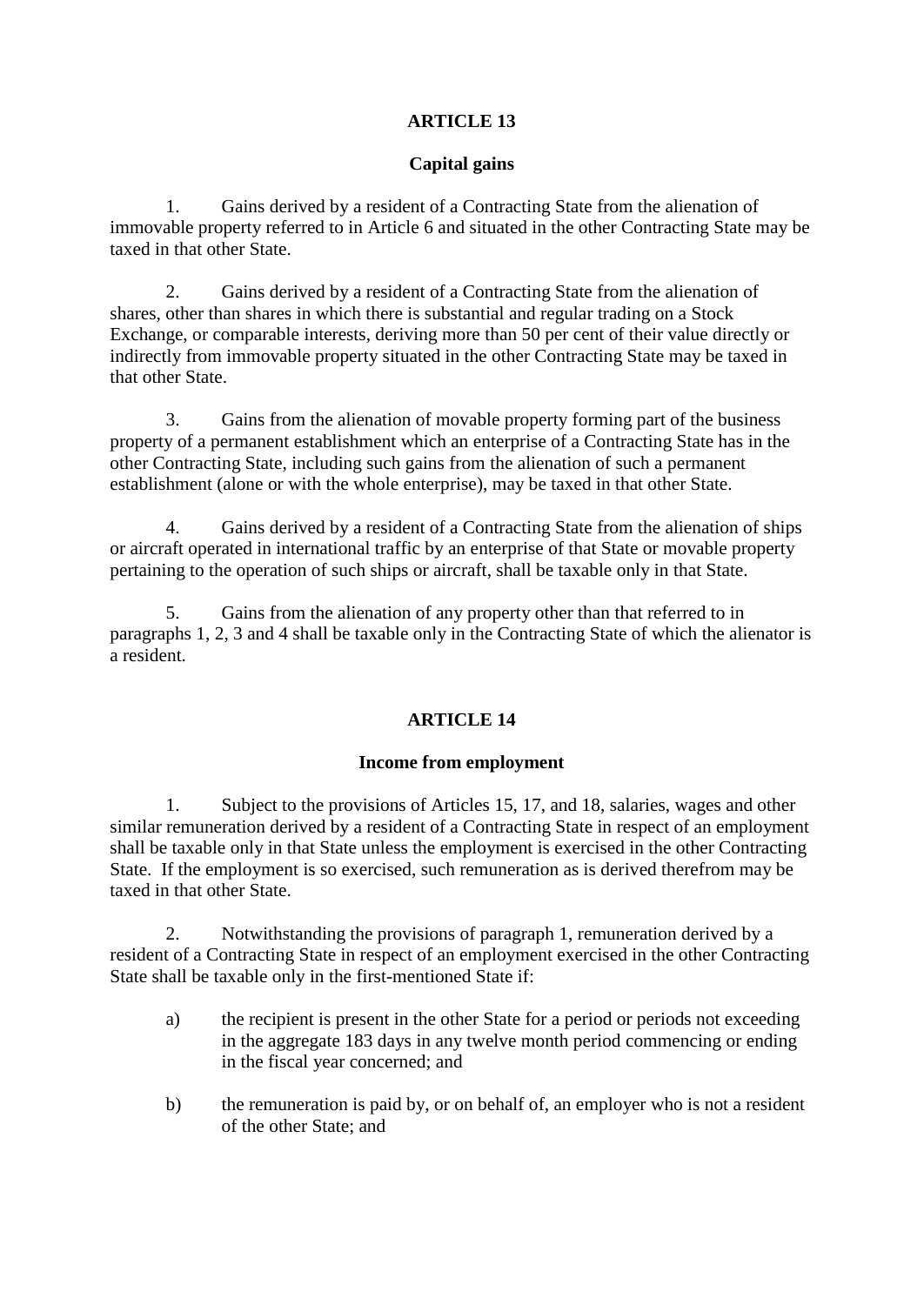c) the remuneration is not borne by a permanent establishment which the employer has in the other State.

3. Notwithstanding the preceding provisions of this Article, remuneration derived by a resident of a Contracting State in respect of an employment exercised aboard a ship or aircraft operated in international traffic shall be taxable only in that State.

### **ARTICLE 15**

### **Directors' fees**

Directors' fees and other similar payments derived by a resident of a Contracting State in his capacity as a member of the board of directors or a similar body of a company which is a resident of the other Contracting State may be taxed in that other State.

### **ARTICLE 16**

#### **Artistes and sportsmen**

1. Notwithstanding the provisions of Articles 7 and 14, income derived by a resident of a Contracting State as an entertainer, such as a theatre, motion picture, radio or television artiste, or a musician, or as a sportsman, from his personal activities as such exercised in the other Contracting State, may be taxed in that other State.

2. Where income in respect of personal activities exercised by an entertainer or a sportsman in his capacity as such accrues not to the entertainer or sportsman himself but to another person, that income may, notwithstanding the provisions of Articles 7 and 14, be taxed in the Contracting State in which the activities of the entertainer or sportsman are exercised.

### **ARTICLE 17**

#### **Pensions**

1. Subject to the provisions of paragraph 2 of Article 18, pensions and other similar remuneration paid to an individual who is a resident of a Contracting State, shall be taxable only in that State.

2. Notwithstanding the provisions of paragraph 1, a lump sum payment derived from a pension scheme established in a Contracting State and beneficially owned by a resident of the other Contracting State shall be taxable only in the first-mentioned State.

### **ARTICLE 18**

#### **Government service**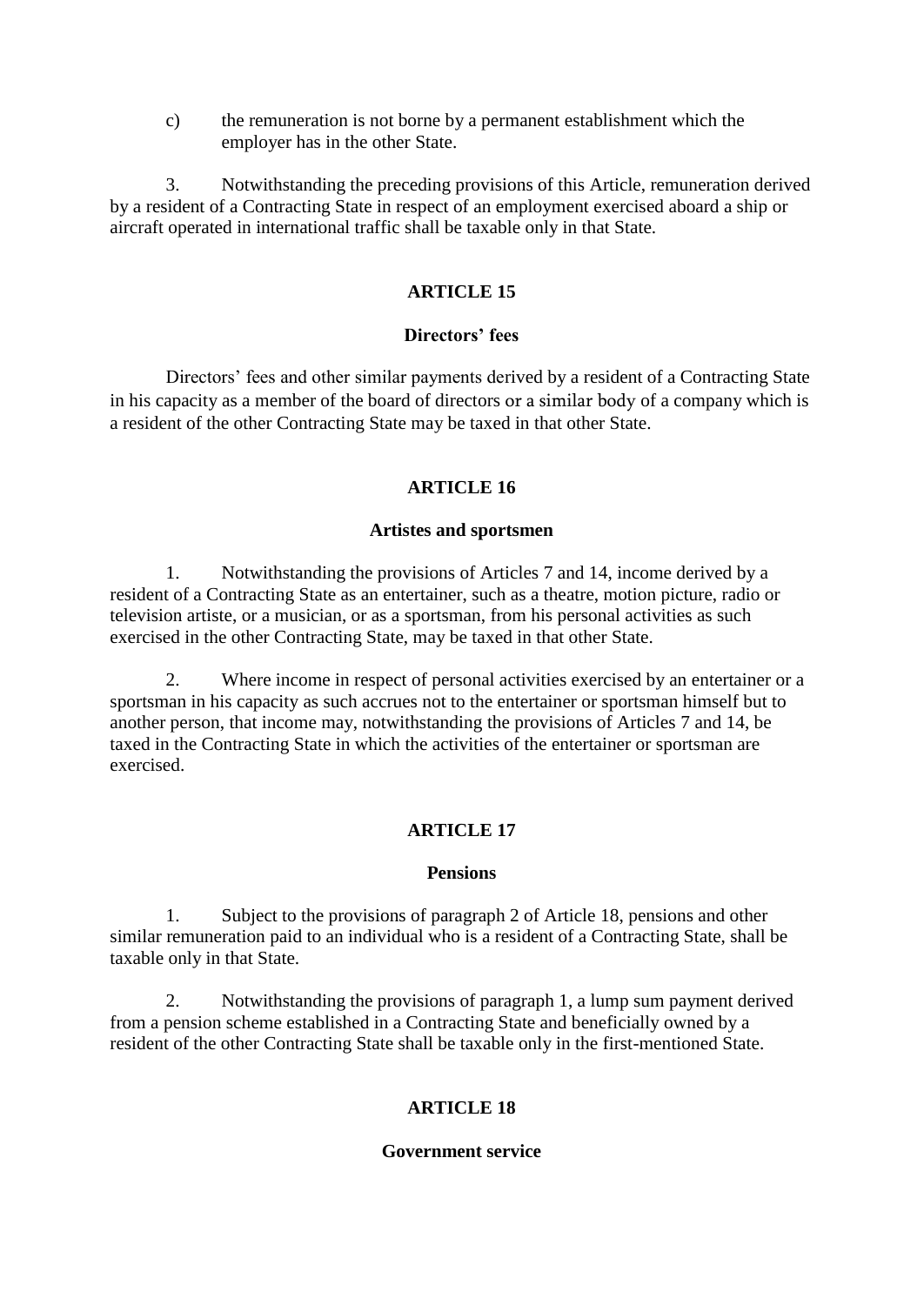1. a) Salaries, wages and other similar remuneration paid by a Contracting State or a political subdivision or a local authority thereof to an individual in respect of services rendered to that State or subdivision or authority shall be taxable only in that State.

- b) However, such salaries, wages and other similar remuneration shall be taxable only in the other Contracting State if the services are rendered in that State and the individual is a resident of that State who:
	- (i) is a national of that State; or
	- (ii) did not become a resident of that State solely for the purpose of rendering the services.

2. a) Notwithstanding the provisions of paragraph 1, pensions and other similar remuneration paid by, or out of funds created by, a Contracting State or a political subdivision or a local authority thereof to an individual in respect of services rendered to that State or subdivision or authority shall be taxable only in that State.

b) However, such pensions and other similar remuneration shall be taxable only in the other Contracting State if the individual is a resident of, and a national of, that State.

3. The provisions of Articles 14, 15, 16 and 17 shall apply to salaries, wages, pensions, and other similar remuneration in respect of services rendered in connection with a business carried on by a Contracting State or a political subdivision or a local authority thereof.

#### **ARTICLE 19**

#### **Students**

Payments which a student or business apprentice who is or was immediately before visiting a Contracting State a resident of the other Contracting State and who is present in the first-mentioned State solely for the purpose of his education or training receives for the purpose of his maintenance, education or training shall not be taxed in that State, provided that such payments arise from sources outside that State.

### **ARTICLE 20**

#### **Professors, teachers and researchers**

1. An individual who visits a Contracting State for the purpose of teaching or carrying out research at a university, college, school or other recognised educational institution in that State and who is or was immediately before that visit a resident of the other Contracting State, shall be exempt from taxation in the first mentioned Contracting State on remuneration for such teaching or research for a period not exceeding two years from the date of his first visit for that purpose, provided that such remuneration arises from sources outside that State.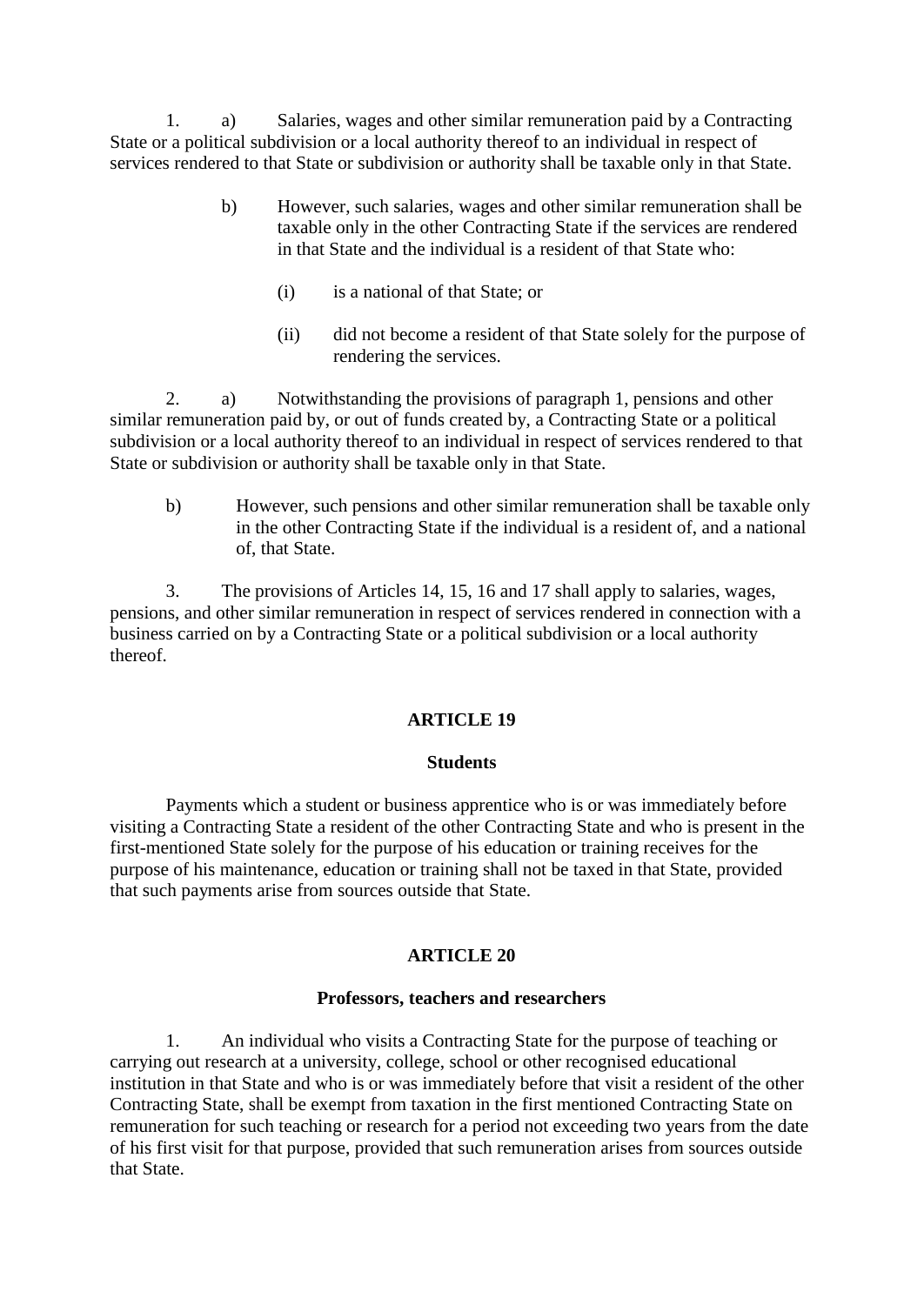2. The provisions of paragraph 1 shall not apply to remuneration from research if such research is undertaken not in the public interest but primarily for the private benefit of a specific person or persons.

### **ARTICLE 21**

#### **Other income**

1. Items of income beneficially owned by a resident of a Contracting State, wherever arising, not dealt with in the foregoing Articles of this Convention, other than income paid out of trusts or out of the estates of deceased persons in the course of administration, shall be taxable only in that State.

2. The provisions of paragraph 1 shall not apply to income, other than income from immovable property as defined in paragraph 2 of Article 6, if the beneficial owner of such income, being a resident of a Contracting State, carries on business in the other Contracting State through a permanent establishment situated therein, and the right or property in respect of which the income is paid is effectively connected with such permanent establishment. In such case the provisions of Article 7 shall apply.

3. Where, by reason of a special relationship between the resident referred to in paragraph 1 and some other person, or between both of them and some third person, the amount of the income referred to in that paragraph exceeds the amount (if any) which would have been agreed upon between them in the absence of such a relationship, the provisions of this Article shall apply only to the last-mentioned amount. In such a case, the excess part of the income shall remain taxable according to the laws of each Contracting State, due regard being had to the other applicable provisions of this Convention.

4. No relief shall be available under this Article if it was the main purpose or one of the main purposes of any person concerned with the creation or assignment of the rights in respect of which the income is paid to take advantage of this Article by means of that creation or assignment.

#### **ARTICLE 22**

#### **Capital**

1. Capital represented by immovable property referred to in Article 6, owned by a resident of a Contracting State and situated in the other Contracting State, may be taxed in that other State.

2. Capital represented by movable property forming part of the business property of a permanent establishment which an enterprise of a Contracting State has in the other Contracting State may be taxed in that other State.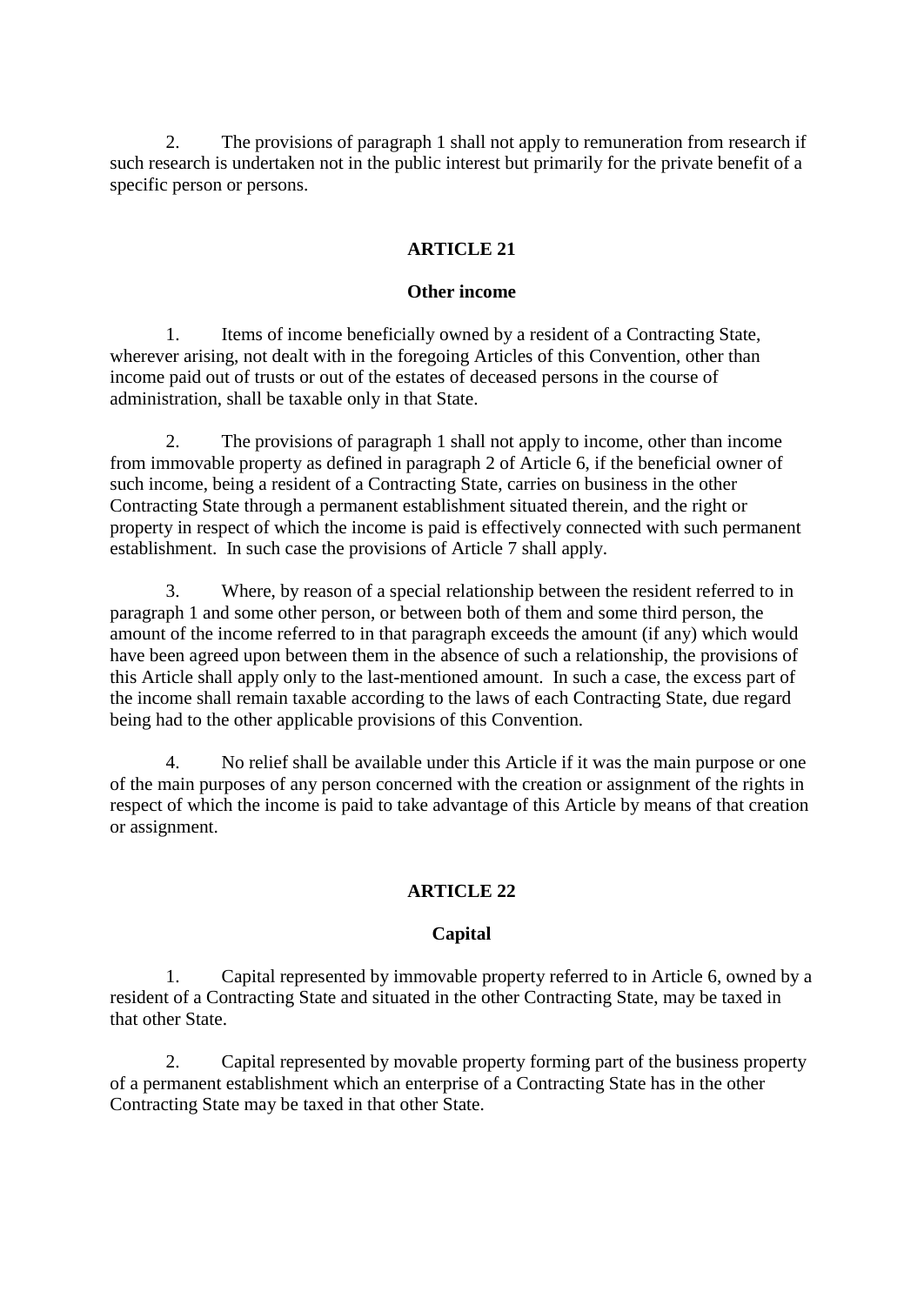3. Capital represented by ships and aircraft operated in international traffic, and by movable property pertaining to the operation of such ships and aircraft, shall be taxable only in the Contracting State of which the enterprise owning such capital is a resident.

4. All other elements of capital of a resident of a Contracting State shall be taxable only in that State.

### **ARTICLE 23**

#### **Elimination of double taxation**

- 1. In Armenia, double taxation shall be avoided as follows:
- a) where a resident of Armenia derives income (including gains) or owns capital which, in accordance with the provisions of this Convention, may be taxed in the United Kingdom, Armenia shall allow:
	- (i) as a deduction from the tax on the income of that resident, an amount equal to the tax paid in the United Kingdom;
	- (ii) as a deduction from the tax on the capital of that resident, an amount equal to the capital tax paid in the United Kingdom.

Such deduction in either case shall not, however, exceed that part of the tax, as computed before the deduction is given, which is attributable, as the case may be, to the income or the capital which may be taxed in the United Kingdom.

b) Where in accordance with any provision of this Convention, income derived or capital owned by a resident of Armenia is exempt from tax in Armenia, Armenia may nevertheless, in calculating the amount of tax on the remaining income or capital of such resident, take into account the exempted income or capital.

2. Subject to the provisions of the law of the United Kingdom regarding the allowance as a credit against United Kingdom tax of tax payable in a territory outside the United Kingdom or, as the case may be, regarding the exemption from United Kingdom tax of a dividend arising in a territory outside the United Kingdom (which shall not affect the general principle hereof):

- a) Armenian tax payable under the laws of Armenia and in accordance with this Convention, whether directly or by deduction, on profits, income or chargeable gains from sources within Armenia (excluding in the case of a dividend tax payable in respect of the profits out of which the dividend is paid) shall be allowed as a credit against any United Kingdom tax computed by reference to the same profits, income or chargeable gains by reference to which the Armenian tax is computed;
- b) a dividend which is paid by a company which is a resident of Armenia to a company which is a resident of the United Kingdom shall be exempted from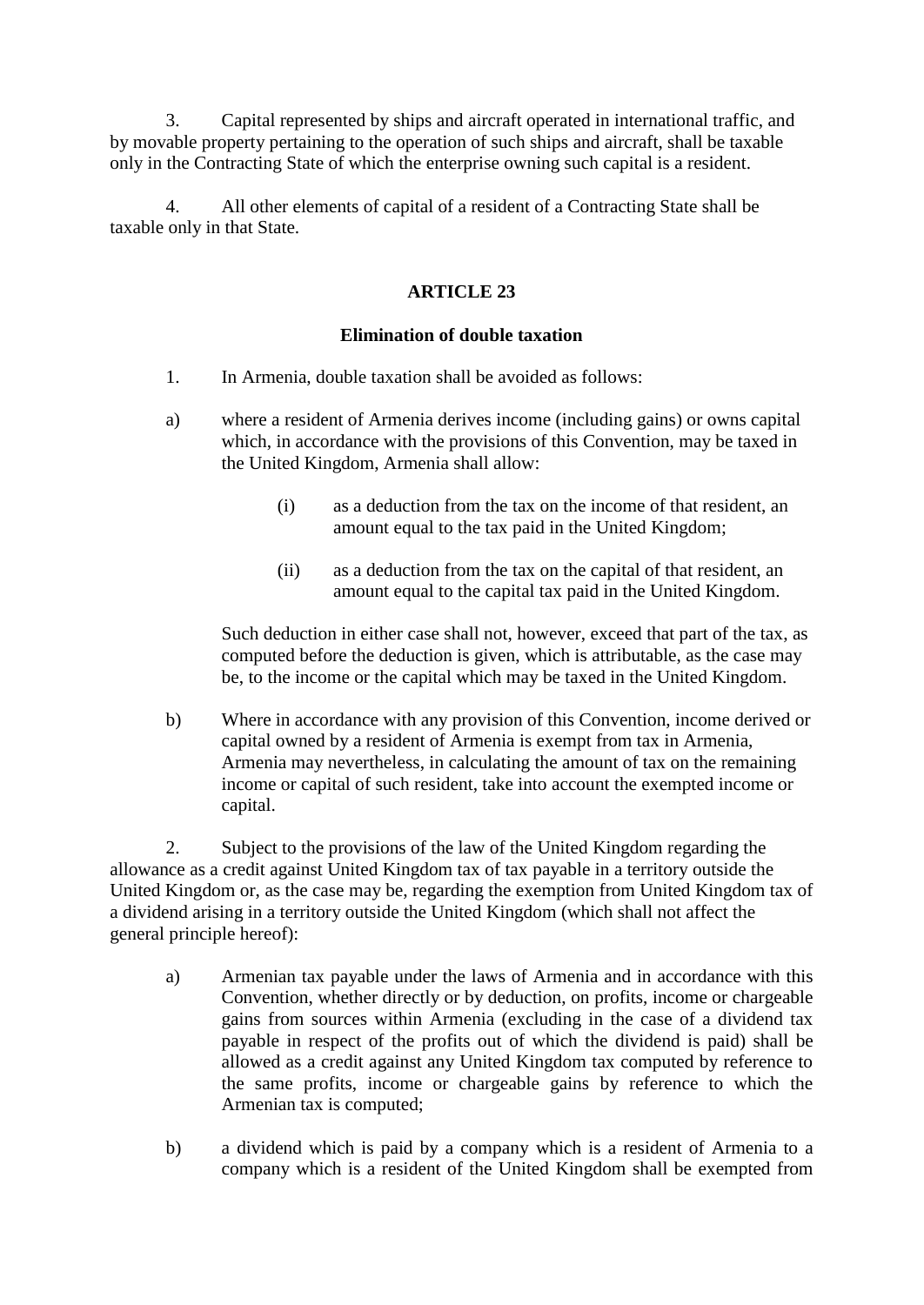United Kingdom tax, when the conditions for exemption under the law of the United Kingdom are met;

c) in the case of a dividend not exempted from tax under sub-paragraph b) above (because the conditions for exemption under the law of the United Kingdom are not met) which is paid by a company which is a resident of Armenia to a company which is a resident of the United Kingdom and which controls directly or indirectly at least 10 per cent of the voting power in the company paying the dividend, the credit mentioned in sub-paragraph a) above shall also take into account the Armenian tax payable by the company in respect of its profits out of which such dividend is paid.

3. For the purposes of paragraphs 1 and 2, profits, income and gains owned by a resident of a Contracting State which may be taxed in the other Contracting State in accordance with this Convention shall be deemed to arise from sources in that other State.

### **ARTICLE 24**

### **Fiscally transparent persons**

An item of income, profit or gain derived through a person that is fiscally transparent under the laws of either Contracting State shall be considered to be derived by a resident of a Contracting State to the extent that the item is treated for the purposes of the taxation law of such Contracting State as the income, profit or gain of a resident.

### **ARTICLE 25**

### **Non-discrimination**

1. Nationals of a Contracting State shall not be subjected in the other Contracting State to any taxation or any requirement connected therewith which is other or more burdensome than the taxation and connected requirements to which nationals of that other State in the same circumstances, in particular with respect to residence, are or may be subjected.

2. The taxation on a permanent establishment which an enterprise of a Contracting State has in the other Contracting State shall not be less favourably levied in that other State than the taxation levied on enterprises of that other State carrying on the same activities.

3. Except where the provisions of paragraph 1 of Article 9, paragraph 7 or 8 of Article 11, paragraph 6 or 7 of Article 12, or paragraph 3 or 4 of Article 21 apply, interest, royalties and other disbursements paid by an enterprise of a Contracting State to a resident of the other Contracting State shall, for the purpose of determining the taxable profits of such enterprise, be deductible under the same conditions as if they had been paid to a resident of the first-mentioned State. Similarly, any debts of an enterprise of a Contracting State to a resident of the other Contracting State shall, for the purpose of determining the taxable capital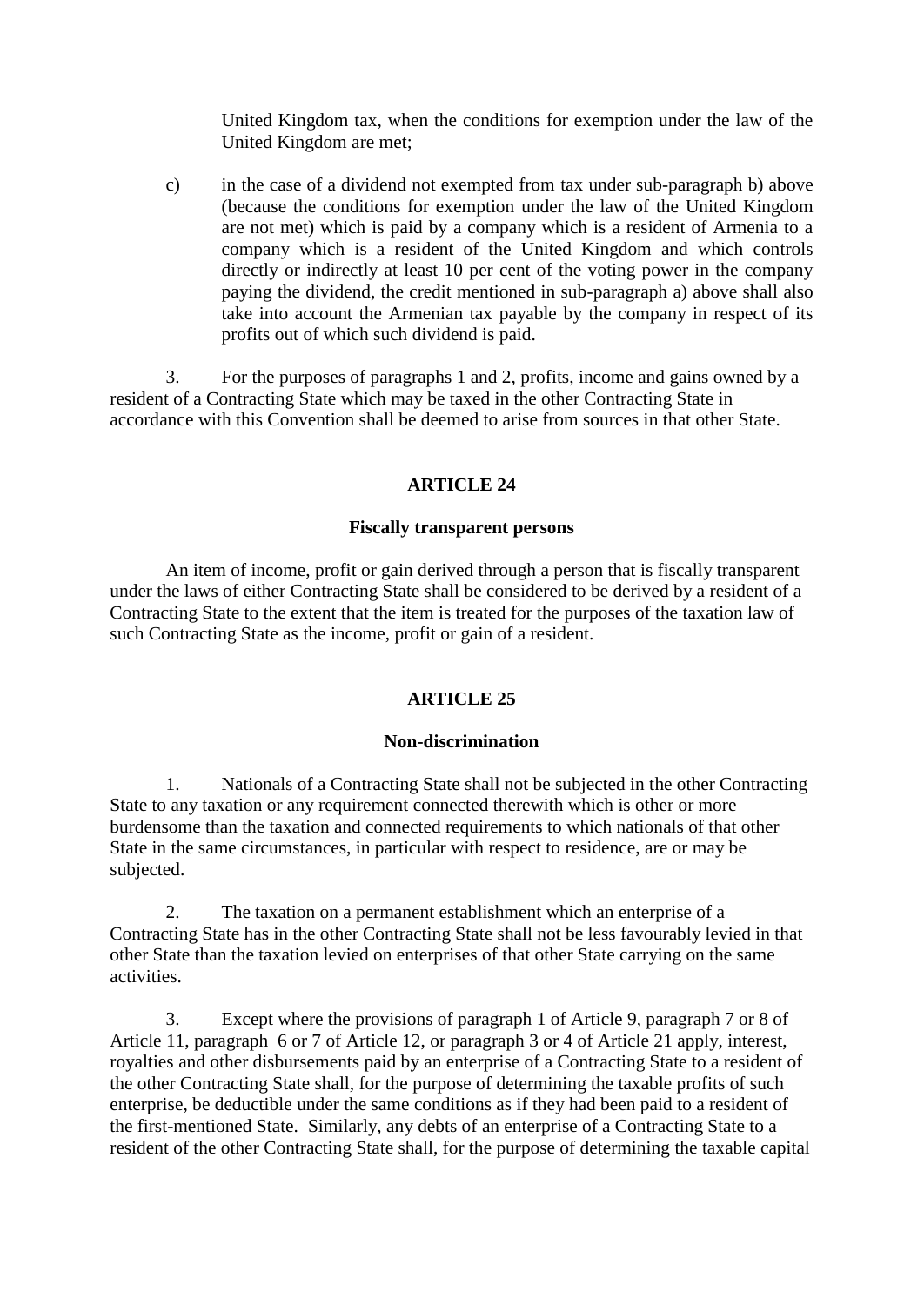of such enterprise, be deductible under the same conditions as if they had been contracted to a resident of the first mentioned State.

4. Enterprises of a Contracting State, the capital of which is wholly or partly owned or controlled, directly or indirectly, by one or more residents of the other Contracting State, shall not be subjected in the first-mentioned State to any taxation or any requirement connected therewith which is other or more burdensome than the taxation and connected requirements to which other similar enterprises of the first-mentioned State are or may be subjected.

5. Nothing contained in this Article shall be construed as obliging either Contracting State to grant to individuals not resident in that State any of the personal allowances, reliefs and reductions for tax purposes which are granted to individuals so resident or to its nationals.

6. The provisions of this Article shall apply to the taxes referred to in Article 2 of this Convention.

# **ARTICLE 26**

### **Mutual agreement procedure**

1. Where a person considers that the actions of one or both of the Contracting States result or will result for him in taxation not in accordance with the provisions of this Convention, he may, irrespective of the remedies provided by the domestic law of those States, present his case to the competent authority of the Contracting State of which he is a resident or, if his case comes under paragraph 1 of Article 25, to that of the Contracting State of which he is a national. The case must be presented within three years from the first notification of the action resulting in taxation not in accordance with the provisions of this Convention.

2. The competent authority shall endeavour, if the objection appears to it to be justified and if it is not itself able to arrive at a satisfactory solution, to resolve the case by mutual agreement with the competent authority of the other Contracting State, with a view to the avoidance of taxation which is not in accordance with this Convention. Any agreement reached shall be implemented notwithstanding any time limits or other procedural limitations in the domestic law of the Contracting States, except such limitations as apply to claims made in pursuance of such an agreement.

3. The competent authorities of the Contracting States shall endeavour to resolve by mutual agreement any difficulties or doubts arising as to the interpretation or application of this Convention. They may also consult together for the elimination of double taxation in cases not provided for in the Convention.

4. The competent authorities of the Contracting States may communicate with each other directly for the purpose of reaching an agreement in the sense of the preceding paragraphs.

5. Where,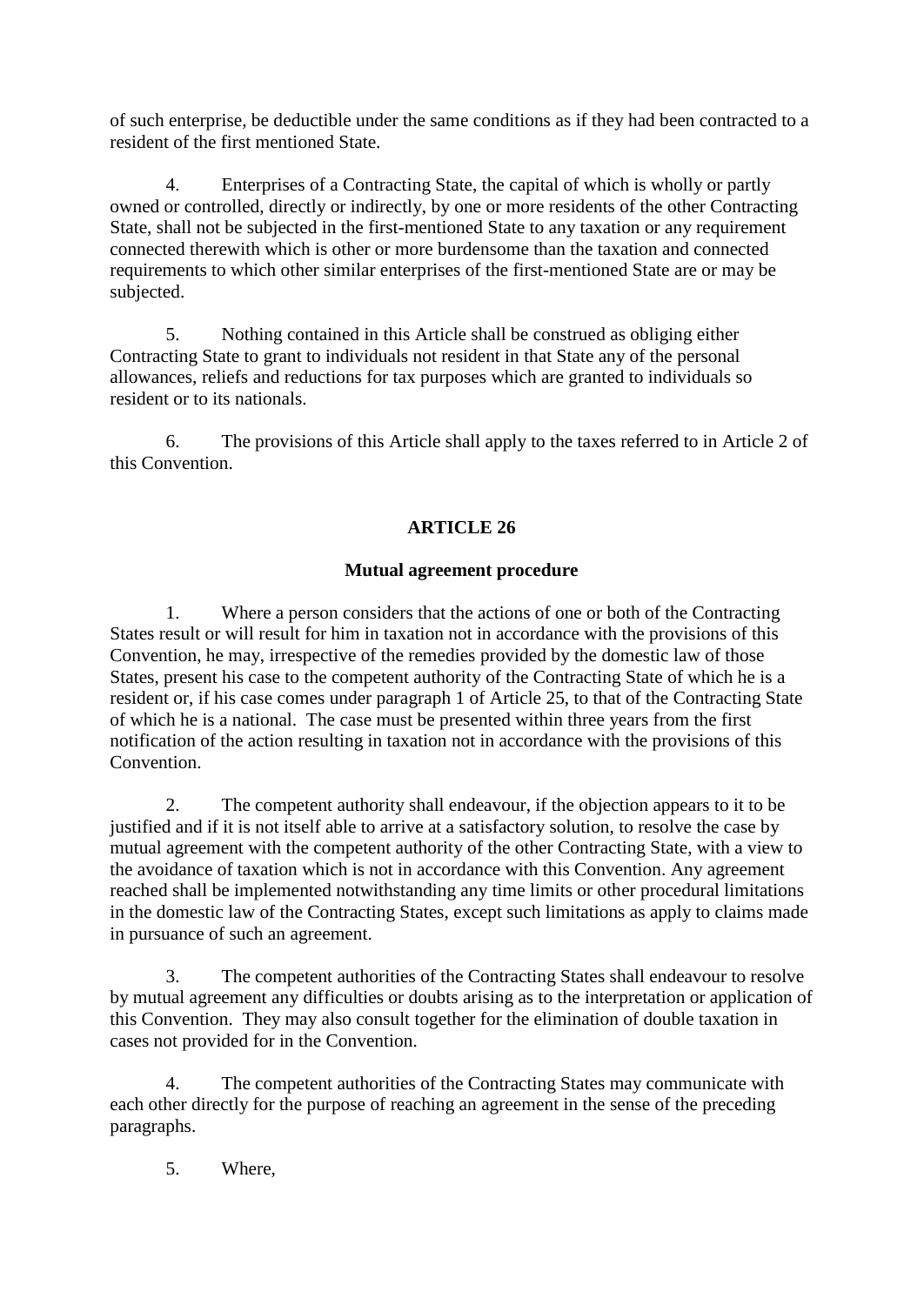- a) under paragraph 1, a person has presented a case to the competent authority of a Contracting State on the basis that the actions of one or both of the Contracting States have resulted for that person in taxation not in accordance with the provisions of this Convention, and
- b) the competent authorities are unable to reach an agreement to resolve that case pursuant to paragraph 2 within two years from the presentation of the case to the competent authority of the other Contracting State,

any unresolved issues arising from the case shall be submitted to arbitration if the person so requests. These unresolved issues shall not, however, be submitted to arbitration if a decision on these issues has already been rendered by a court or administrative tribunal of either State. Unless a person directly affected by the case does not accept the mutual agreement that implements the arbitration decision, that decision shall be binding on both Contracting States and shall be implemented notwithstanding any time limits in the domestic laws of these States. The competent authorities of the Contracting States shall by mutual agreement settle the mode of application of this paragraph.

6. The provisions of paragraph 5 shall not apply to cases falling within paragraph 3 of Article 4 of this Convention.

# **ARTICLE 27**

### **Exchange of information**

1. The competent authorities of the Contracting States shall exchange such information as is foreseeably relevant for carrying out the provisions of this Convention or to the administration or enforcement of the domestic laws of the Contracting States concerning taxes of every kind and description imposed on behalf of the Contracting States, or of their political subdivisions or local authorities, insofar as the taxation thereunder is not contrary to this Convention, in particular, to prevent fraud and to facilitate the administration of statutory provisions against tax avoidance. The exchange of information is not restricted by Articles 1 and 2.

2. Any information received under paragraph 1 by a Contracting State shall be treated as secret in the same manner as information obtained under the domestic laws of that State and shall be disclosed only to persons or authorities (including courts and administrative bodies) concerned with the assessment or collection of, the enforcement or prosecution in respect of, the determination of appeals in relation to, the taxes referred to in paragraph 1, or the oversight of the above. Such persons or authorities shall use the information only for such purposes. They may disclose the information in public court proceedings or in judicial decisions. Notwithstanding the foregoing, information received by a Contracting State may be used for other purposes when such information may be used for such other purposes under the laws of both States and the competent authority of the supplying State authorises such use.

3. In no case shall the provisions of paragraphs 1 and 2 be construed so as to impose on a Contracting State the obligation: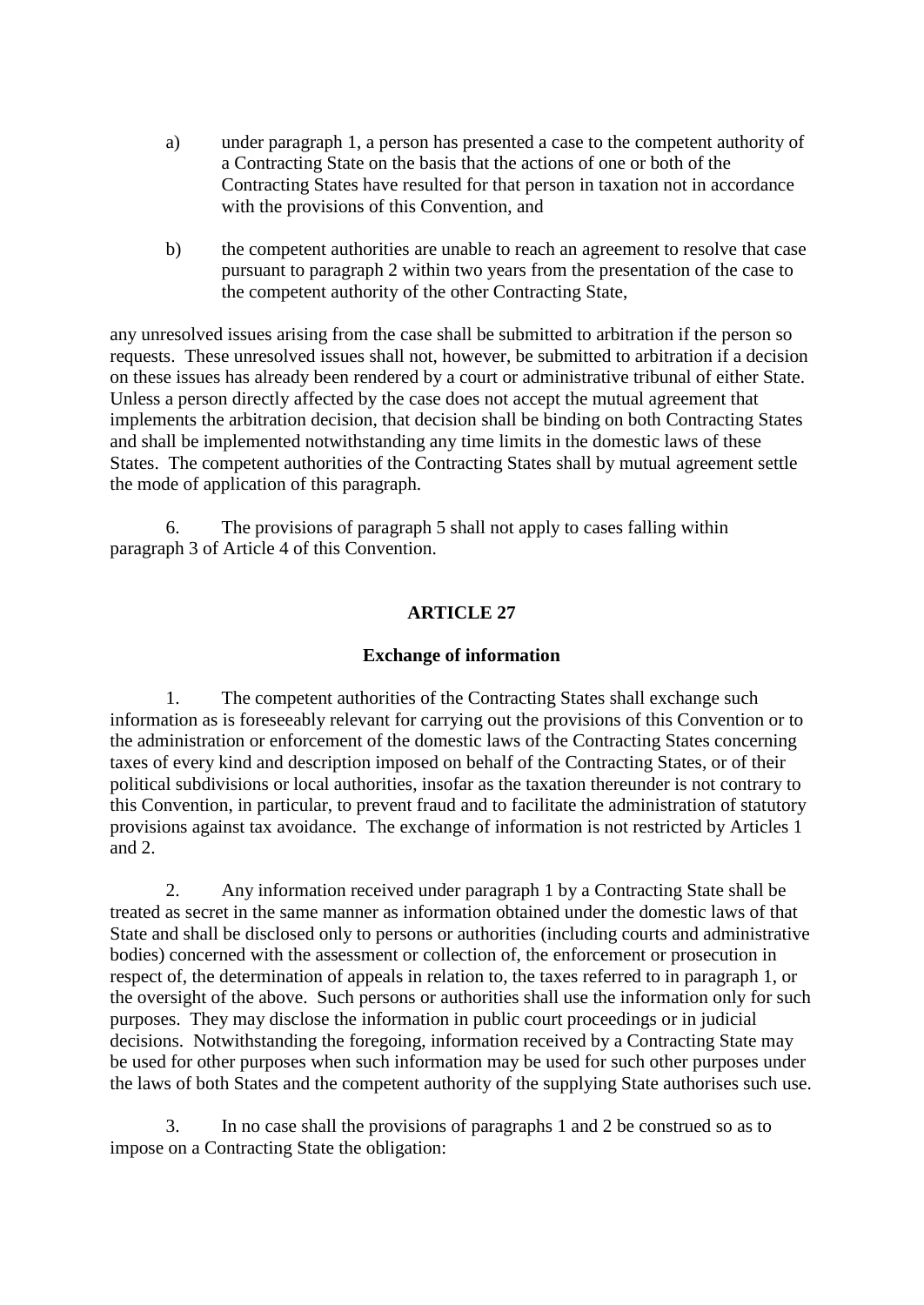- a) to carry out administrative measures at variance with the laws and administrative practice of that or of the other Contracting State;
- b) to supply information which is not obtainable under the laws or in the normal course of the administration of that or of the other Contracting State;
- c) to supply information which would disclose any trade, business, industrial, commercial or professional secret or trade process, or information the disclosure of which would be contrary to public policy.

4. If information is requested by a Contracting State in accordance with this Article, the other Contracting State shall use its information gathering measures to obtain the requested information, even though that other State may not need such information for its own tax purposes. The obligation contained in the preceding sentence is subject to the limitations of paragraph 3 but in no case shall such limitations be construed to permit a Contracting State to decline to supply information solely because it has no domestic interest in such information.

5. In no case shall the provisions of paragraph 3 be construed to permit a Contracting State to decline to supply information solely because the information is held by a bank, other financial institution, nominee or person acting in an agency or a fiduciary capacity or because it relates to ownership interests in a person.

### **ARTICLE 28**

#### **Members of diplomatic missions and consular posts**

Nothing in this Convention shall affect the fiscal privileges of members of diplomatic missions or consular posts under the general rules of international law or under the provisions of special agreements.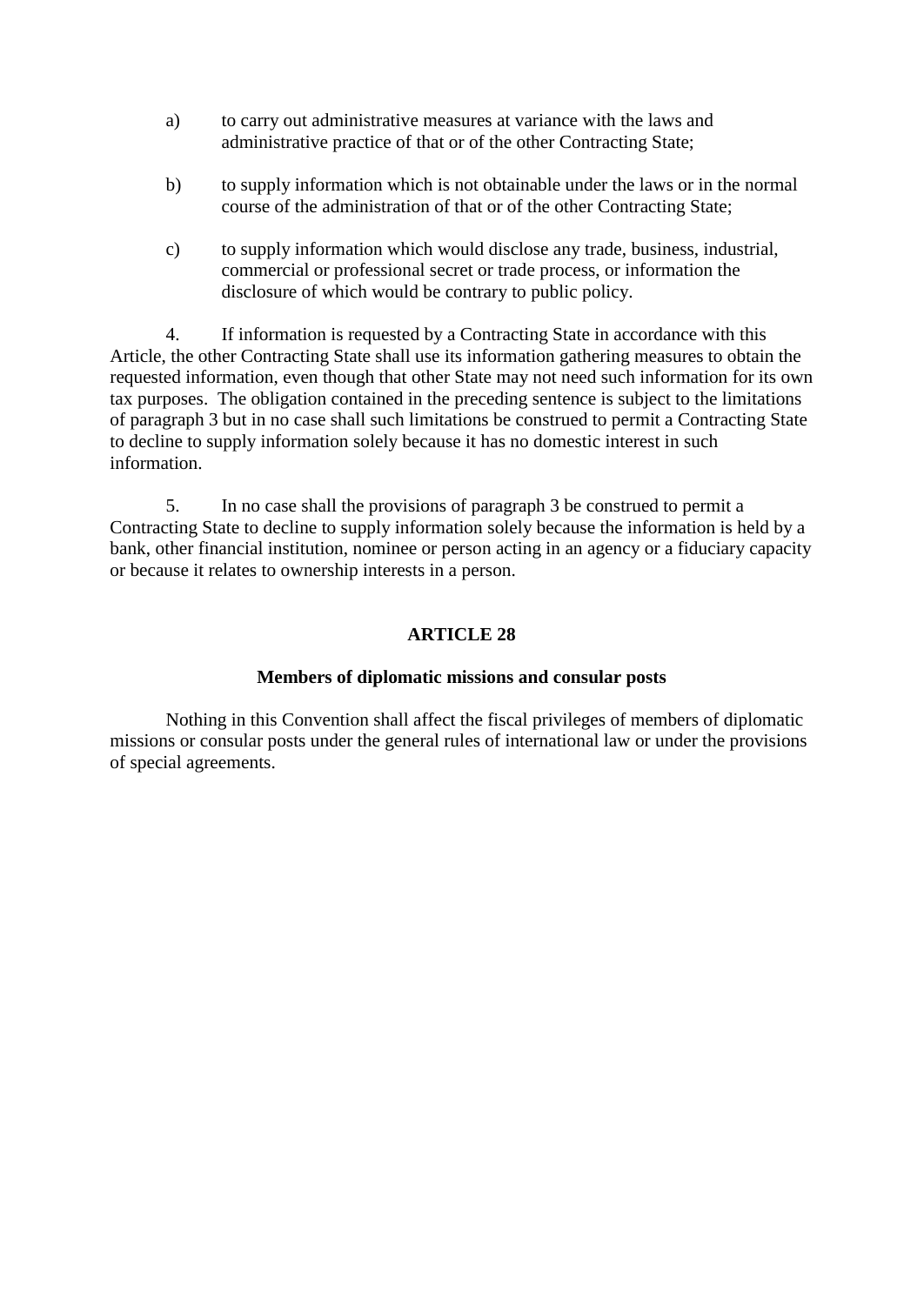### **Entry into force**

1. The Contracting States shall notify each other in writing, through diplomatic channels, of the completion of the procedures required by their laws for the entry into force of this Convention.

2. This Convention shall enter into force on the date of the later of these notifications and its provisions shall have effect:

- a) in Armenia:
	- (i) in respect of taxes withheld at source, for income derived on or after the first day of January in the calendar year next following the year in which the Convention enters into force:
	- (ii) in respect of other taxes on income and on capital, for taxes chargeable for any tax year beginning on the first day of January in the calendar year next following the year in which the Convention enters into force;
- b) in the United Kingdom:
	- (i) in respect of taxes withheld at source, for income derived on or after the first day of January in the calendar year next following the year in which the Convention enters into force:
	- (ii) subject to clause (i) above, in respect of income tax and capital gains tax, for any year of assessment beginning on or after the sixth day of April next following the date on which this Convention enters into force;
	- (iii) in respect of corporation tax, for any financial year beginning on or after the first day of April next following the date on which this Convention enters into force.

# **ARTICLE 30**

### **Termination**

This Convention shall remain in force until terminated by one of the Contracting States. Either Contracting State may terminate this Convention, through diplomatic channels, by giving notice of termination at least six months before the end of any calendar year beginning after the expiry of five years from the date of entry into force of this Convention. In such event, this Convention shall cease to have effect:

a) in Armenia: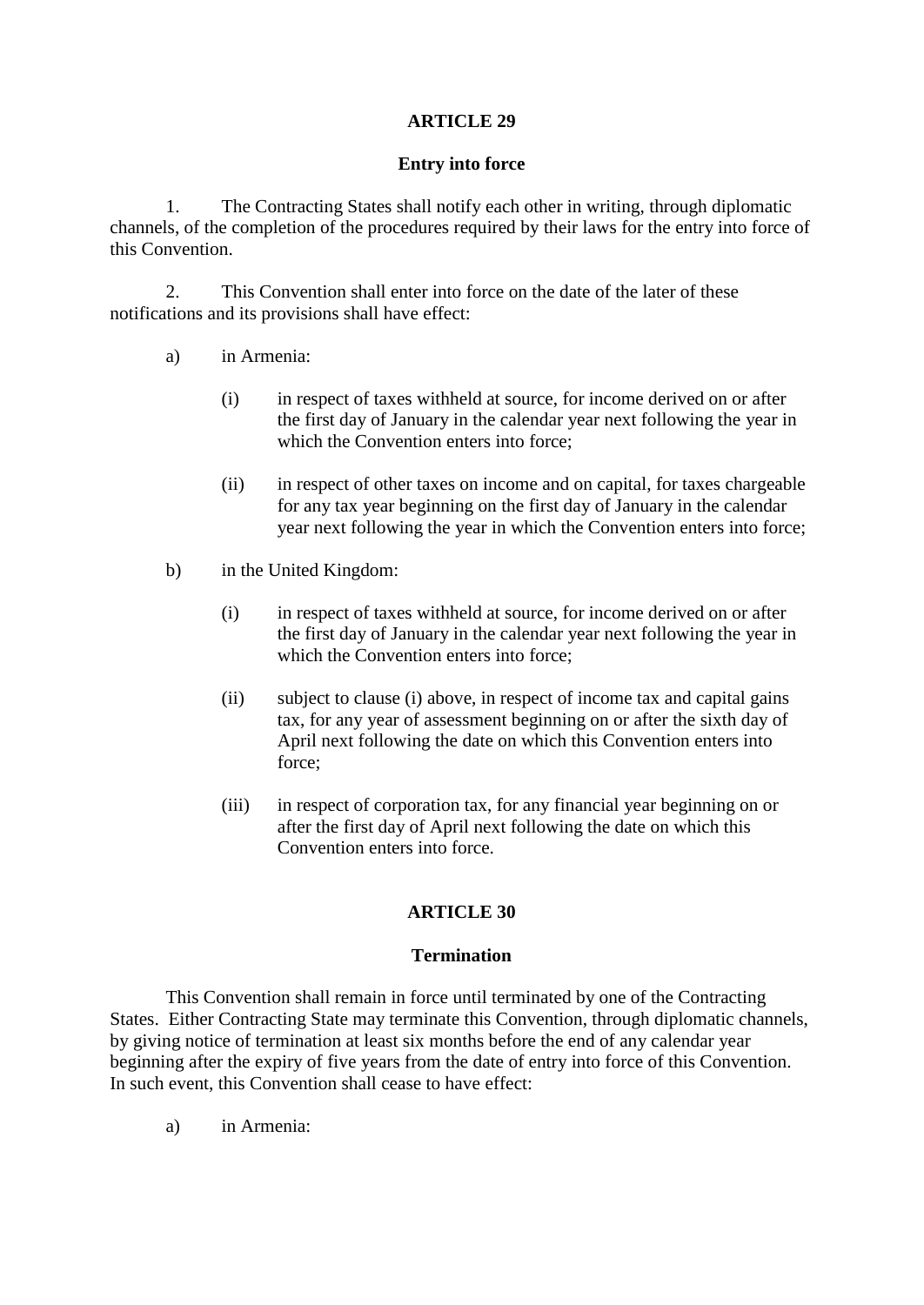- (i) in respect of taxes withheld at source, for income derived on or after the first day of January in the calendar year next following the year in which the notice of termination is given;
- (ii) in respect of other taxes on income and on capital, for taxes chargeable for any tax year beginning on the first day of January in the calendar year next following the year in which the notice of termination is given;
- b) in the United Kingdom:
	- (i) in respect of taxes withheld at source, for income derived on or after the first day of January in the calendar year next following the year in which the notice of termination is given;
	- (ii) subject to clause (i) above, in respect of income tax and capital gains tax, for any year of assessment beginning on or after the sixth day of April next following the date on which the notice of termination is given;
	- (iii) in respect of corporation tax, for any financial year beginning on or after the first day of April next following the date on which the notice of termination is given.

IN WITNESS WHEREOF the undersigned, duly authorised thereto, have signed this Convention.

Done in duplicate at ................................. this .......... day of .............. 20... in the Armenian and English languages, both texts being equally authoritative.

For the Government of the Republic of Armenia:

For the Government of the United Kingdom of Great Britain and Northern Ireland: